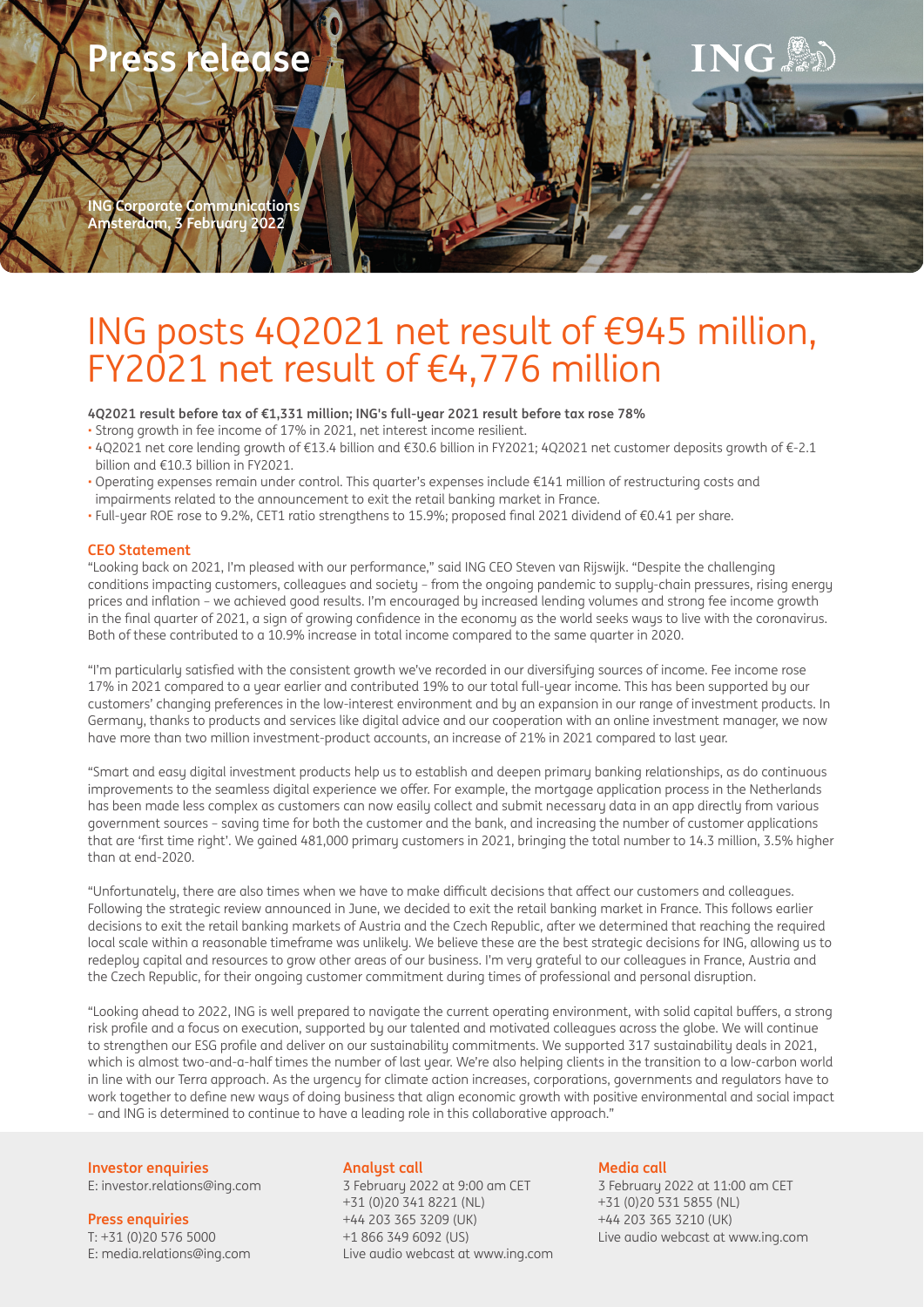## **Business Highlights**

**Primary customers**

**14.3 mln**  +120,000 since 3Q2021

**Mobile-only customers**

**51%**  in % of total active customers vs 50% at 3Q2021 and 40% at FY2020



**Customer experience**

NPS score: **Ranked #1 in 5 of 11 Retail markets** (excl. France)



**Sustainability**

Sustainability deals supported by ING in 2021: **317 vs 139 in 2020**



**Non-fi nancial risk**

## KYC: **Strengthening our role in fi ghting fi nancial economic crime**

We believe that to be most effective in safeguarding society and the financial system against fraud, moneylaundering and other forms of financial economic crime, we need to partner with our peers and collaborate with the public sector. In the Netherlands, one way we're doing this is as part of the Fintell Alliance, a partnership between the Financial Intelligence Unit (FIU), ING and three other banks. In a recent

**CET1 ratio**

**15.9%**  +0.1%-point vs 3Q2021

**Return on equity (4-qtr rolling avg) 9.2%**  +4.4%-point vs 4Q2020

to this touchpoint architecture, which will result in more offers for customers and faster rollout of new features.

A crucial component of our scalable technology is the ING Private Cloud (IPC). Migration is progressing well. As at the end of 2021, over a third of our infrastructure now runs on the IPC. One of the many advantages of a cloud-based infrastructure is that security-patching of databases can be done globally, with near-to-zero downtime. This new feature was added in 4Q2021, and will allow for the rapid global roll-out of other new cloud-based

performance indicators include net CO2 emissions, power consumption from clean energy sources and use of alternative fuels. We're also investing in the technology we need for a low-carbon world, like with Ebusco, a leading producer of electric buses and charging systems. ING invested in 2016 when it was a small start-up and helped the company grow to the point where shares were new capital was raised through an IPO last quarter. We continue to hold a 21% stake in Ebusco.

improvements.

ING invests in a seamless digital customer experience. Business Banking customers in Poland can now apply for loans of up to €100,000 in a fully digital process, while in Turkey we launched O-Bizz, a digital instant-lending solution for the self-employed. And in Germany, our smart shopping platform DealWise expanded to include cashback on Amazon purchases, resulting in 31,000 new users. It also shows our scalable technology approach in action, as the app uses modular and reusable components. This allows for quick scaling up to other ING countries (reducing 'time-to-volume'). In Belgium and Romania we will upgrade DealWise

**Net result €945 mln**  +30.0% vs 4Q2020

**Fee income €925 mln**  +20.0% vs 4Q2020

We continued to facilitate the transition to a low-carbon economy and align our overall loan book with a net-zero future by 2050 or sooner. We supported 119 sustainability deals in 4Q2021, versus 22 deals in the same quarter last year.

We're helping clients become more sustainable in line with our Terra approach. We were sole sustainability coordinator for a \$3.25 billion loan for global building-materials company CEMEX in the fourth quarter. Key

> pilot, multibank alerts generated by the Transaction Monitoring Utility NL (TMNL) were investigated and analysed by the Fintell Alliance, with results showing that multilateral information exchange greatly benefits detection abilities. Through the Fintell Alliance, complex financial crime networks were detected and investigated, which none of the banks would have been able to do on their own.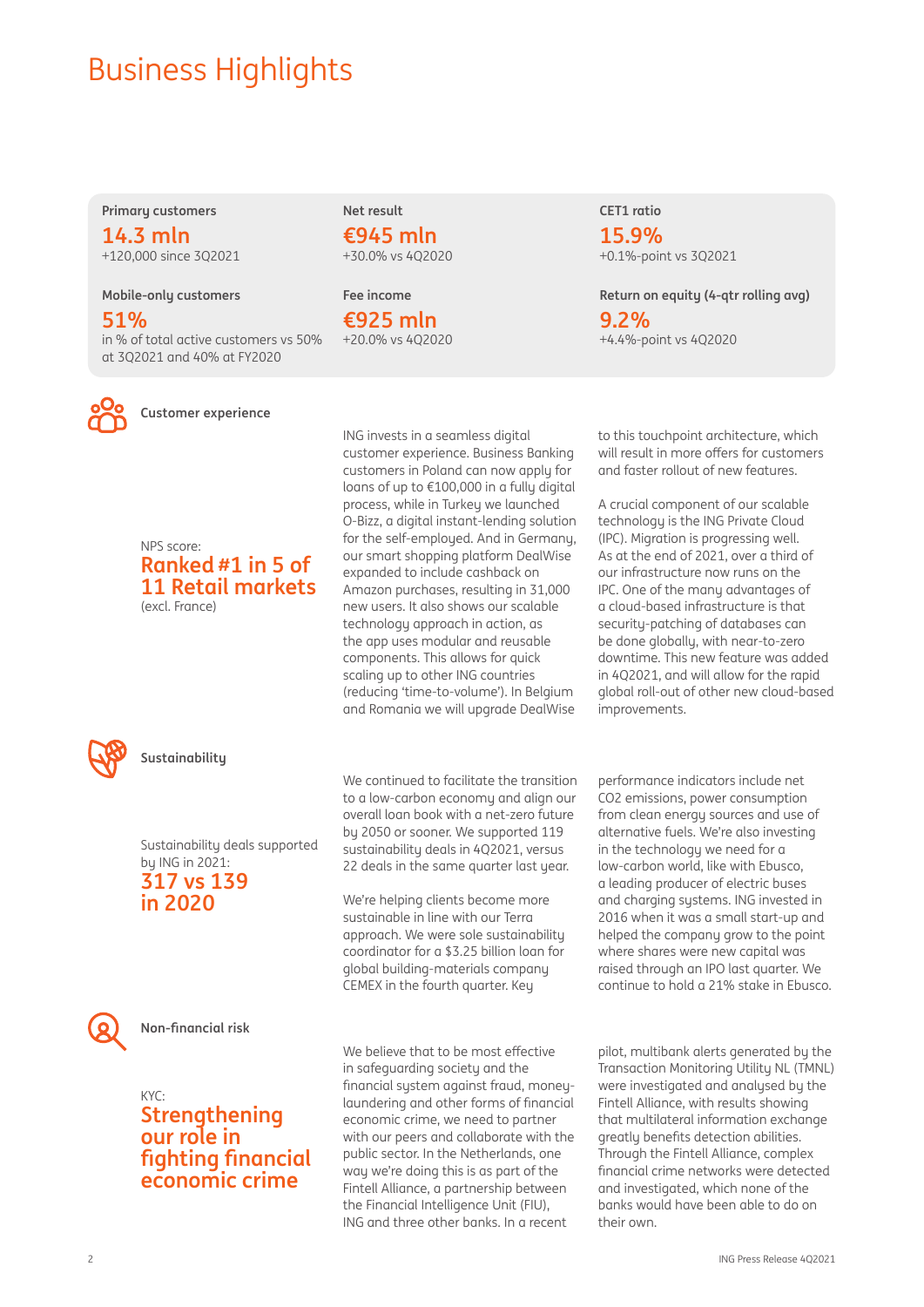## Consolidated Results

| <b>Consolidated results</b>                               |        |        |         |        |          |        |        |          |
|-----------------------------------------------------------|--------|--------|---------|--------|----------|--------|--------|----------|
|                                                           | 402021 | 4Q2020 | Change  | 3Q2021 | Change   | FY2021 | FY2020 | Change   |
| Profit or loss (in € million)                             |        |        |         |        |          |        |        |          |
| Net interest income                                       | 3,374  | 3,344  | 0.9%    | 3,388  | $-0.4%$  | 13,615 | 13,604 | 0.1%     |
| Net fee and commission income                             | 925    | 771    | 20.0%   | 882    | 4.9%     | 3,517  | 3,011  | 16.8%    |
| Investment income                                         | 15     | 6      | 150.0%  | 74     | $-79.7%$ | 138    | 150    | $-8.0\%$ |
| Other income                                              | 310    | 48     | 545.8%  | 304    | 2.0%     | 1,221  | 872    | 40.0%    |
| <b>Total income</b>                                       | 4,624  | 4,169  | 10.9%   | 4,648  | $-0.5%$  | 18,490 | 17,637 | 4.8%     |
| Expenses excl. regulatory costs                           | 2,562  | 2,583  | $-0.8%$ | 2,565  | $-0.1%$  | 9,927  | 10,048 | $-1.2%$  |
| Requlatory costs <sup>1)</sup>                            | 385    | 331    | 16.3%   | 121    | 218.2%   | 1,265  | 1,105  | 14.5%    |
| <b>Operating expenses</b>                                 | 2,947  | 2,914  | 1.1%    | 2,685  | 9.8%     | 11,192 | 11,153 | 0.3%     |
| Gross result                                              | 1,677  | 1,255  | 33.6%   | 1,962  | $-14.5%$ | 7,299  | 6,484  | 12.6%    |
| Addition to loan loss provisions <sup>2)</sup>            | 346    | 208    | 66.3%   | 39     | 787.2%   | 516    | 2,675  | $-80.7%$ |
| Result before tax                                         | 1,331  | 1,046  | 27.2%   | 1,924  | $-30.8%$ | 6,782  | 3,809  | 78.1%    |
| Taxation                                                  | 351    | 304    | 15.5%   | 521    | $-32.6%$ | 1,877  | 1,246  | 50.6%    |
| Non-controlling interests                                 | 35     | 15     | 133.3%  | 35     | 0.0%     | 128    | 78     | 64.1%    |
| Net result                                                | 945    | 727    | 30.0%   | 1,367  | $-30.9%$ | 4,776  | 2,485  | 92.2%    |
| <b>Profitability and efficiency</b>                       |        |        |         |        |          |        |        |          |
| Interest margin                                           | 1.37%  | 1.41%  |         | 1.38%  |          | 1.39%  | 1.44%  |          |
| Cost/income ratio                                         | 63.7%  | 69.9%  |         | 57.8%  |          | 60.5%  | 63.2%  |          |
| Risk costs in bps of average customer lending             | 22     | 14     |         | 3      |          | 8      | 43     |          |
| Return on equity based on IFRS-EU equity <sup>3)</sup>    | 7.2%   | 5.6%   |         | 10.4%  |          | 9.2%   | 4.8%   |          |
| ING Group common equity Tier 1 ratio                      | 15.9%  | 15.5%  |         | 15.8%  |          | 15.9%  | 15.5%  |          |
| Risk-weighted assets (end of period, in € billion)        | 313.1  | 306.3  | $2.2\%$ | 310.5  | 0.8%     | 313.1  | 306.3  | $2.2\%$  |
| Customer balances (in € billion)                          |        |        |         |        |          |        |        |          |
| Customer lending                                          | 632.8  | 604.0  | 4.8%    | 619.2  | 2.2%     | 632.8  | 604.0  | 4.8%     |
| Customer deposits                                         | 617.3  | 609.6  | 1.3%    | 620.1  | $-0.5%$  | 617.3  | 609.6  | 1.3%     |
| Net core lending growth (in € billion) <sup>4)</sup>      | 13.4   | $-0.9$ |         | 3.1    |          | 30.6   | $-2.5$ |          |
| Net core deposits growth (in $\in$ billion) <sup>4)</sup> | $-2.1$ | 7.8    |         | $-0.6$ |          | 10.3   | 41.4   |          |
|                                                           |        |        |         |        |          |        |        |          |

<sup>1)</sup> Regulatory costs comprise bank taxes and contributions to the deposit guarantee schemes ('DGS') and the (European) single resolution fund ('SRF').<br><sup>2)</sup> The amount presented in 'Addition to loan loss provisions' is equ

<sup>3)</sup> Annualised net result divided by average IFRS-EU shareholders' equity excluding reserved profits not included in CET1 capital.<br><sup>4</sup> Net core lending growth represents the development in loans and advances to customers

## **Total income**

Total income was strong at €4,624 million in 4Q2021, due to higher fee income and resilient net interest income, while other income was supported by valuation adjustments and strong trading results.

Net interest income was €3,374 million in 4Q2021 and included a €84 million ECB funding rate benefit from the TLTRO III programme under the additional special reference period, which started on 24 June 2021. In 3Q2021 and 2Q2021, comparable benefits were recorded, while 102021 had included a  $E$ 233 million TLTRO III benefit for the period 24 June 2020 until 31 March 2021.

Excluding the aforementioned TLTRO III benefits recorded in the respective periods, net interest income would have declined by €54 million compared with 4Q2020, mainly due to lower margins on liabilities, while average liability volumes increased as the Covid-19 pandemic continued to reduce customer spending. Net interest income on lending rose due to higher average volumes (driven by continued growth in residential mortgages and higher other customer lending), but was partly offset by a  $\epsilon$ -23 million reclassification in Retail Belgium from other income to net interest income. Sequentially, net interest income declined by €14 million, but would have increased slightly when adjusted for the aforementioned reclassification.

**Net interest income (in € million) and net interest margin (in %)**

| 4,000 |                     |        |        |        |        | 1.80 |
|-------|---------------------|--------|--------|--------|--------|------|
| 3,500 | 3,344               | 3,513  | 3,340  | 3,388  | 3,374  | 1.65 |
| 3,000 | 1.44%               | 1.46%  | 1.40%  | 1.40%  | 1.39%  | 1.50 |
| 2,500 | 1.41%               | 1.42%  | 1.36%  | 1.38%  | 1.37%  | 1.35 |
| 2,000 |                     |        |        |        |        | 1.20 |
|       | 402020              | 102021 | 202021 | 302021 | 402021 |      |
|       | Net interest income |        |        |        |        |      |

- Net interest margin

Net interest margin 4-quarter rolling average

The net interest margin declined by 1 basis point to 1.37% compared with 3Q2021. In line with the previous quarter, the TLTRO III benefit contributed 3 basis points to the average net interest margin. The slight decrease in the net interest margin was caused by the reclassification in Retail Belgium, resulting in a slightly lower margin on lending. The margin on customer deposits remained stable, supported by the impact of charging negative interest rates to clients.

Net core lending growth, which is customer lending growth adjusted for currency impacts and excluding developments in Treasury lending and the WUB run-off portfolio, was €13.4 billion in 4Q2021. Net core lending growth in Retail Banking was €4.8 billion and consisted of €4.1 billion of growth in residential mortgages (primarily in Germany, but also in most other retail countries) and €0.7 billion in other retail lending. In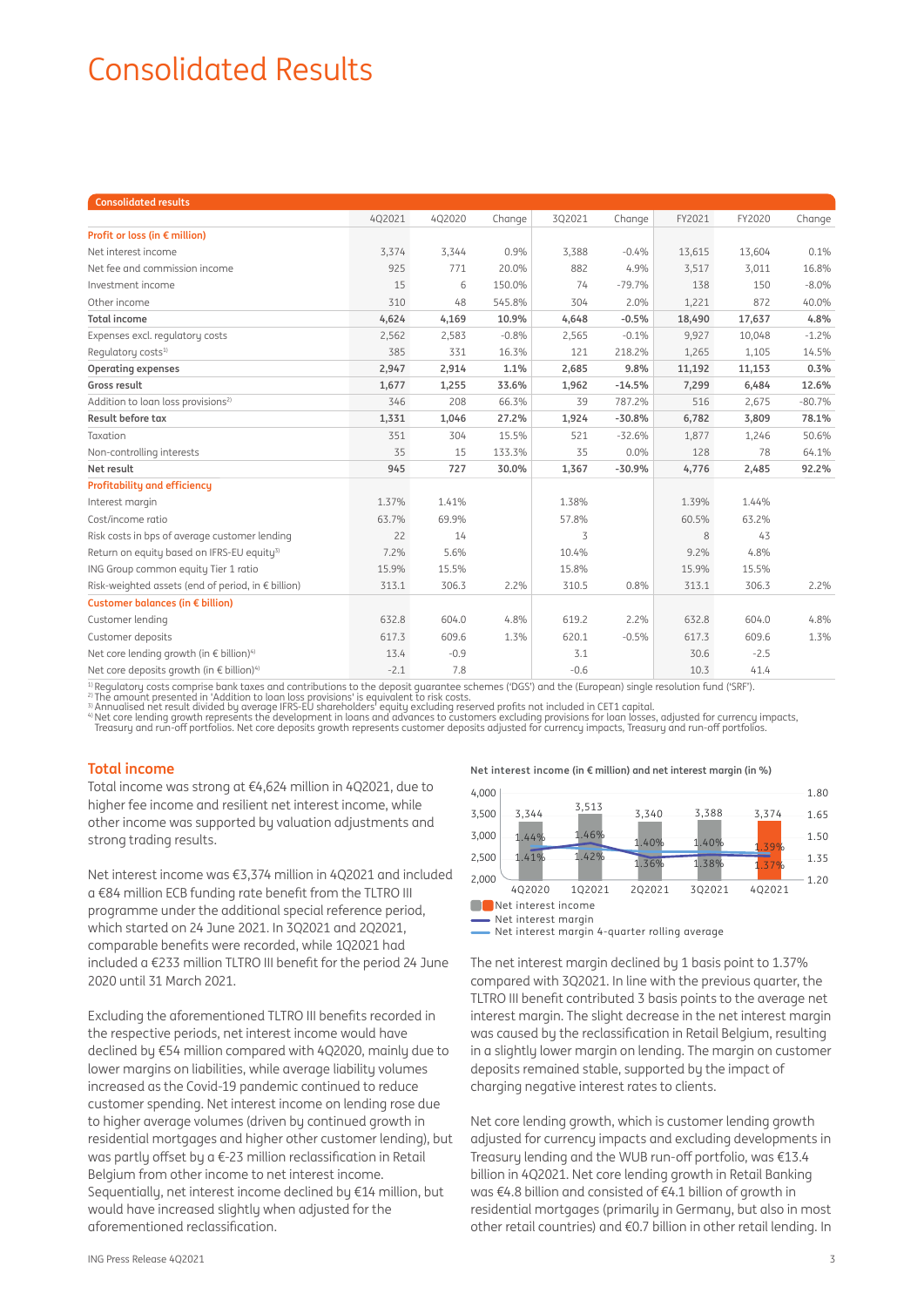## Consolidated Results

Wholesale Banking, net core lending growth was €8.6 billion, mainly in Lending and Financial Markets. On a full-year basis, net core lending grew by €30.6 billion in 2021, of which almost half was in residential mortgages.

Net core deposits growth was €-2.1 billion in 4Q2021, which was partly driven by the increased charging of negative rates. In Retail Banking, net core deposits growth was €2.7 billion, primarily due to inflows in the Netherlands and the noneurozone countries where ING operates. This was partly offset by net outflows mainly in Germany and France. Wholesale Banking recorded a net core deposits outflow of  $€4.9$  billion, mainly due to seasonal outflow in Bank Mendes Gans. The FY2021 net customer deposits growth, adjusted for the closing of the retail banking operations in Austria and the Czech Republic, was €10.3 billion. Growth was mainly visible in Retail Netherlands and Poland, while outflows were recorded in Retail Germany and Belgium, and in Wholesale Banking.

Net fee and commission income amounted to €925 million, which is 20.0% higher than in 4Q2020. In Retail Banking, the increase was 17.2%. This was mainly due to higher fee income in daily banking products, supported by higher fees for payment packages and an increasing number of payment transactions, as well as higher fees on investment products in most countries. In Wholesale Banking, fee income increased 26.3%, notably in Financial Markets and Daily Banking & Trade Finance, but also in Lending and Corporate Finance due to more deal activity. Sequentially, total fee income rose 4.9% on the already strong 3Q2021, mainly due to higher Financial Markets and Corporate Finance fees in Wholesale Banking as well as higher investment product fees in Retail Banking. On a full-year basis, Retail Banking fee income in 2021 increased 19.2% compared to 2020, and Wholesale Banking fee income rose 12.0%.

Investment income was €15 million in 4Q2021 and included a €8 million reversal of the estimated €34 million loss recorded in 3Q2021 related to the transfer of ING's Retail Banking operations in Austria to bank99. Sequentially, investment income fell by €59 million as 3Q2021 had also included a €97 million annual dividend from ING's stake in the Bank of Beijing.

Other income was €310 million in 4Q2021 versus €48 million in 4Q2020, which had been negatively affected by a  $\epsilon$ 58 million decrease of the indemnity receivable from NN Group (compensated by a similar amount in the tax line). Furthermore, the year-on-year improvement was mainly driven bu strong revenues in Financial Markets, reflecting higher trading income and improved valuation adjustments, and in Corporate Investments, which recorded a €28 million gain on an investment in an associate. In contrast, the yearago quarter included negative valuation adjustments in Financial Markets and negative hedge ineffectiveness. Sequentially, other income rose mainly due to higher other income in Wholesale Banking, which benefited from the volatility on the financial markets.

## **Operating expenses**

Total operating expenses were €2,947 million. This included €385 million of regulatory costs, which increased by €54 million on 4Q2020, primarily reflecting a higher annual Dutch bank tax (always fully recorded in the fourth quarter) due to an incidental 50% increase in tariff for 2021. This was partly offset by a lower quarterly Dutch DGS contribution as an improved risk profile led to a lower risk-related part of the contribution.

Furthermore, operating expenses in 4Q2021 included €166 million of incidental items. These items consisted of €141 million of redundancy provisions and impairments related to the announcement to leave the retail banking market in France, €14 million of provisions and impairments for other Retail C&G countries, as well as €11 million of additional redundancy provisions and costs related to the accelerated closure of branches in the Netherlands. In 4Q2020, operating expenses had included €223 million of incidental items due to restructuring provisions and impairments, as well as a provision for customer claims in the Netherlands. 3Q2021 included  $\epsilon$ 233 million of incidental items, reflecting a  $\epsilon$ 180 million provision for compensation to customers on certain Dutch consumer credit products, €9 million of additional redundancy provisions and costs related to the accelerated closure of branches in the Netherlands, and a €44 million impairment in Wholesale Banking.

**Operating expenses (in € million)**



 $\blacksquare$ 

Incidental items

Excluding regulatory costs and the aforementioned incidental items, expenses increased by €35 million, or 1.5%, compared with 402020, which had been largely driven by a lower VAT refund. Higher performance-related staff expenses and the impact of annual salary increases were partially offset by lower expenses for third-party staff, professional services and legal claims. Compared with 3Q2021, expenses excluding regulatory costs and incidental items rose by €65 million, or 2.8%, mainly due to higher staff expenses, including higher performance-related expenses, while costs for marketing and IT also increased.

## **Addition to loan loss provisions**

Although Covid-19 has had a negative impact on the global economy, defaults in our portfolio have been limited. This both reflects the quality of our loan portfolio and the impact of government support schemes. However, due to the ongoing pandemic as well as strained supply chains, staffing shortage and rising prices, uncertainty remains.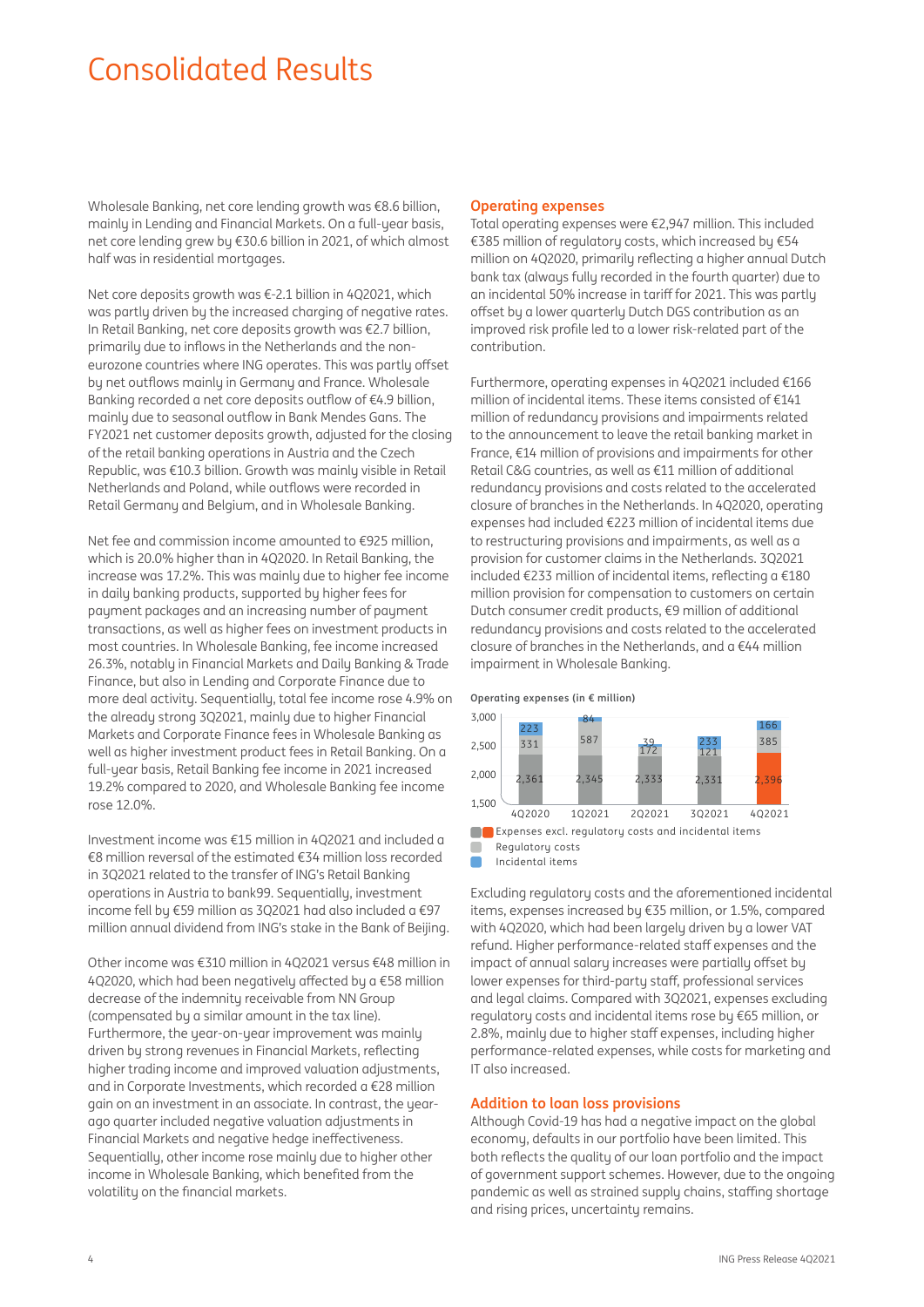## Consolidated Results

Net additions to loan loss provisions were €346 million in 4Q2021, or 22 basis points of average customer lending. The increased level compared with the previous quarters was mainly the result of adjustments to existing Stage 3 files, which included €130 million provisioning from updated recovery scenarios of existing, mainly Wholesale Banking, clients reflecting uncertainty in recovery scenarios and valuations in certain asset classes. Risk costs further included a €124 million management overlay related to residential mortgages, mainly in Stage 2 and 3, to reflect the potential impact of higher inflation and rising interest rates on customers' ability to pay and expected negative impact on property valuations. The release in Stage 1 and Stage 2 provisioning is mainly driven by €124 million of releases of management overlays applied in previous quarters regarding payment holidays and specific sector-based overlays. predominantly as a result of reductions in the watch list.

**Addition to loan loss provisions (in € million)**



 $\overline{\phantom{a}}$  Risk costs in bps of average customer lending (annualised)

Total net additions to Stage 3 provisions in 4Q2021 were €386 million, of which almost 40% was related to Stage 3 collective provisions and 60% to Stage 3 individual provisions. Stage 1 and Stage 2 risk costs (including off -balance-sheet provisioning and modifications) were  $\epsilon$ -39 million.

#### **Net result**

ING's 4Q2021 net result was €945 million, which was 30.0% higher than in the year-ago quarter, primarily due to higher income and despite an increase in risk costs. Compared with 3Q2021, the net result was 30.9% lower. This was mainly due to the seasonally higher regulatory costs and a higher level of risk costs.

The effective tax rate was 26.4% in 402021 compared with 29.0% in 4Q2020 and 27.1% in 3Q2021. The full-year 2021 effective tax rate was 27.7%, down from 32.7% recorded in 2020. The lower effective tax rate was mainly caused by the reduced impact of non-deductible amounts (whereas 2020 had included the non-deductible impairments on goodwill and on our stake in TMB).



On a full-year basis, the return on ING's average IFRS-EU equity increased to 9.2% from 4.8% in 2020. This was caused by a 92.2% higher net result, while average equity remained stable. ING's return on equity is calculated using IFRS-EU shareholders' equity after excluding 'reserved profit not included in CET1 capital', which amounts to €1,568 million as per the end of 402021. This figure reflects 50% of the FY2021 resilient net profit, which has been reserved for distribution in line with our policy, minus the amount for the interim dividend 2021 paid in October. The resilient net profit over 2021, which is defined as net profit adjusted for significant items not linked to the normal course of business, was equal to net profit.

## **Dividend**

In line with our dividend policy, the Board proposes to pay a total dividend over 2021 of almost €2.4 billion subject to the approval by the Annual General Meeting in April 2022. Taking into account the interim dividend of €0.21 per ordinary share that was paid in October 2021, the proposed final 2021 dividend amounts to €0.41 per ordinary share and will be paid in cash shortly after approval by the Annual General Meeting.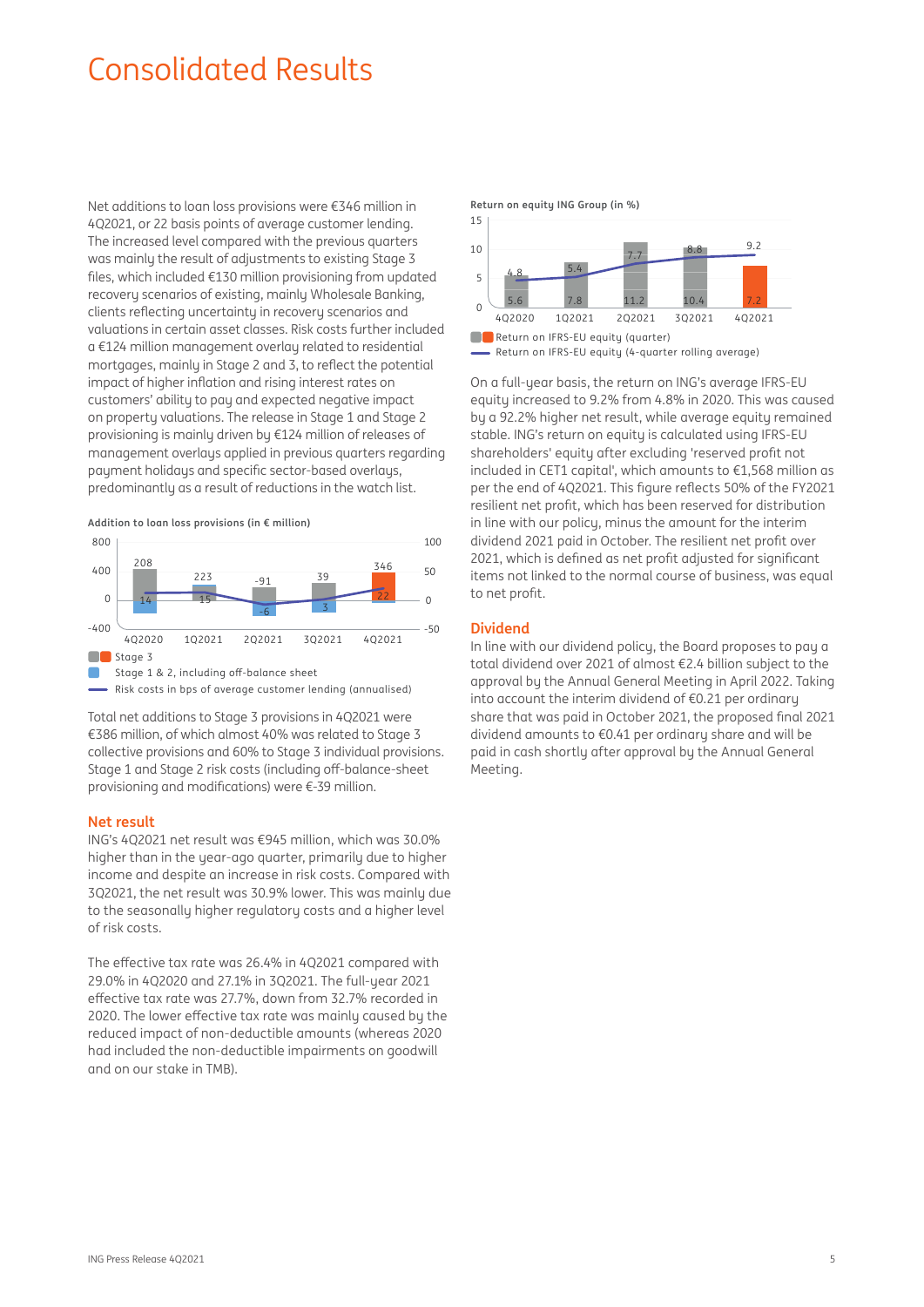# Consolidated Balance Sheet

| <b>Consolidated balance sheet</b>                        |            |                       |          |                                                               |          |                                  |         |
|----------------------------------------------------------|------------|-----------------------|----------|---------------------------------------------------------------|----------|----------------------------------|---------|
| in $\epsilon$ million                                    | 31 Dec. 21 | 30 Sep. 21 31 Dec. 20 |          |                                                               |          | 31 Dec. 21 30 Sep. 21 31 Dec. 20 |         |
| <b>Assets</b>                                            |            |                       |          | <b>Liabilities</b>                                            |          |                                  |         |
| Cash and balances with central banks                     | 106.520    | 127.781               | 111,087  | Deposits from banks                                           | 85,092   | 91,166                           | 78,098  |
| Loans and advances to banks                              | 23,592     | 25,828                | 25,364   | Customer deposits                                             | 617,296  | 620,116                          | 609,642 |
| Financial assets at fair value through profit<br>or loss | 101.956    | 126.157               | 103.370  | - savings accounts                                            | 314,893  | 322,525                          | 336,517 |
| - trading assets                                         | 51,381     | 56,007                | 51,356   | - credit balances on customer accounts                        | 279,805  | 273,909                          | 256,636 |
| - non-trading derivatives                                | 1,536      | 1.859                 | 3,583    | - corporate deposits                                          | 22,174   | 21.835                           | 15,941  |
| - designated as at fair value through<br>profit or loss  | 6,355      | 5,843                 | 4,126    | - other                                                       | 424      | 1,846                            | 548     |
| - mandatorily at fair value through profit<br>or loss    | 42,684     | 62,447                | 44,305   | Financial liabilities at fair value through profit<br>or loss | 71,041   | 92,990                           | 82,781  |
| Financial assets at fair value through OCI               | 30,635     | 30,684                | 35,895   | - trading liabilities                                         | 27,113   | 25,051                           | 32,709  |
| - equity securities fair value through OCI               | 2,457      | 2,321                 | 1,862    | - non-trading derivatives                                     | 2,120    | 2,080                            | 1,629   |
| - debt securities fair value through OCI                 | 27,340     | 27,526                | 32,977   | - designated as at fair value through profit<br>or loss       | 41,808   | 65,859                           | 48,444  |
| - loans and advances fair value through<br>OCI           | 838        | 837                   | 1.056    | Other liabilities                                             | 14,707   | 17.814                           | 13,226  |
| Securities at amortised cost                             | 48,319     | 48,462                | 50,587   | Liabilities held for sale                                     |          | 2,053                            |         |
| Loans and advances to customers                          | 627,508    | 613.979               | 598.176  | Debt securities in issue                                      | 91.784   | 92,539                           | 82,065  |
| - customer lending                                       | 632,782    | 619,179               | 603,956  | Subordinated loans                                            | 16,715   | 15,689                           | 15.805  |
| - provision for loan losses                              | $-5,274$   | $-5,201$              | $-5,779$ | <b>Total liabilities</b>                                      | 896,635  | 932,367                          | 881,616 |
| Investments in associates and joint ventures             | 1,587      | 1,470                 | 1,475    |                                                               |          |                                  |         |
| Property and equipment                                   | 2,515      | 2,555                 | 2,841    | Equity                                                        |          |                                  |         |
| Intangible assets                                        | 1,156      | 1,246                 | 1,394    | Shareholders' equity                                          | 53,919   | 55,439                           | 54,637  |
| Other assets                                             | 7,502      | 9,219                 | 7.085    | Non-controlling interests                                     | 736      | 945                              | 1,022   |
| Assets held for sale                                     |            | 1,370                 |          | Total equity                                                  | 54,654   | 56,384                           | 55,659  |
| Tatal secote                                             | 0E1200     | 000 7E1               | 0.77.275 | Tatal liabilities and assitu                                  | 0.51.200 | 000 7E1                          | 077275  |

## **Balance sheet**

In 4Q2021, ING's balance sheet decreased by €37.5 billion to €951.3 billion, including €2.7 billion of positive currency impacts. The decrease was mainly due to lower financial assets at fair value through profit or loss (predominantly reverse repos) and lower cash and balances with central banks. These factors were partially offset by  $£13.6$  billion of customer lending growth, mainly in Wholesale Banking lending and in residential mortgages.

On the liability side of the balance sheet, the main reduction was in financial liabilities at fair value through profit or loss (predominantly repos) and deposits from banks. Customer deposits declined by €2.8 billion, mainly due to a net outflow in Retail Germany (following the charging of negative interest rates per November 2021) and a decrease in Wholesale Banking that primarily reflected lower (shortterm) positions at Bank Mendes Gans. This was partly offset by increases in other locations, mainly in Retail Netherlands. Debt securities in issue decreased due to a lower amount of CD/CPs, partly offset by €2.0 billion of senior bond issuances. Subordinated loans increased, reflecting a  $€1.0$ billion issuance of Tier 2 bonds in November. The assets and liabilities held-for-sale positions related to ING's retail banking activities in Austria were sold on 1 December 2021.

Compared with year-end 2020, ING's balance sheet increased by €14.0 billion, including €7.1 billion of positive currency impacts (partly due to the appreciation of the USD). The increase was mainly due to €28.8 billion of customer lending growth, which was partly offset by declines in financial assets at fair value through OCI, cash and balances with central banks, and securities at amortised cost. On the liability side, the main increases were in debt

| <b>Consolidated balance sheet</b>                        |          |                                  |          |                                                               |         |                                  |         |
|----------------------------------------------------------|----------|----------------------------------|----------|---------------------------------------------------------------|---------|----------------------------------|---------|
| in $\epsilon$ million                                    |          | 31 Dec. 21 30 Sep. 21 31 Dec. 20 |          |                                                               |         | 31 Dec. 21 30 Sep. 21 31 Dec. 20 |         |
| <b>Assets</b>                                            |          |                                  |          | <b>Liabilities</b>                                            |         |                                  |         |
| Cash and balances with central banks                     | 106.520  | 127.781                          | 111.087  | Deposits from banks                                           | 85.092  | 91.166                           | 78.098  |
| Loans and advances to banks                              | 23,592   | 25,828                           | 25,364   | Customer deposits                                             | 617,296 | 620,116                          | 609,642 |
| Financial assets at fair value through profit<br>or loss | 101,956  | 126.157                          | 103,370  | - savings accounts                                            | 314,893 | 322,525                          | 336,517 |
| - trading assets                                         | 51,381   | 56,007                           | 51,356   | - credit balances on customer accounts                        | 279.805 | 273.909                          | 256,636 |
| - non-trading derivatives                                | 1,536    | 1,859                            | 3,583    | - corporate deposits                                          | 22,174  | 21,835                           | 15,941  |
| - designated as at fair value through<br>profit or loss  | 6,355    | 5,843                            | 4,126    | - other                                                       | 424     | 1,846                            | 548     |
| - mandatorily at fair value through profit<br>or loss    | 42,684   | 62.447                           | 44,305   | Financial liabilities at fair value through profit<br>or loss | 71,041  | 92,990                           | 82,781  |
| Financial assets at fair value through OCI               | 30,635   | 30,684                           | 35,895   | - trading liabilities                                         | 27,113  | 25,051                           | 32,709  |
| - equity securities fair value through OCI               | 2,457    | 2,321                            | 1,862    | - non-trading derivatives                                     | 2,120   | 2,080                            | 1,629   |
| - debt securities fair value through OCI                 | 27,340   | 27,526                           | 32,977   | - designated as at fair value through profit<br>or loss       | 41,808  | 65,859                           | 48,444  |
| - loans and advances fair value through<br>OCI           | 838      | 837                              | 1,056    | Other liabilities                                             | 14,707  | 17.814                           | 13,226  |
| Securities at amortised cost                             | 48,319   | 48,462                           | 50,587   | Liabilities held for sale                                     |         | 2,053                            |         |
| Loans and advances to customers                          | 627,508  | 613,979                          | 598,176  | Debt securities in issue                                      | 91.784  | 92,539                           | 82,065  |
| - customer lending                                       | 632.782  | 619,179                          | 603,956  | Subordinated loans                                            | 16,715  | 15,689                           | 15,805  |
| - provision for loan losses                              | $-5,274$ | $-5,201$                         | $-5,779$ | <b>Total liabilities</b>                                      | 896,635 | 932,367                          | 881,616 |
| Investments in associates and joint ventures             | 1,587    | 1,470                            | 1,475    |                                                               |         |                                  |         |
| Property and equipment                                   | 2,515    | 2,555                            | 2,841    | <b>Equity</b>                                                 |         |                                  |         |
| Intangible assets                                        | 1,156    | 1,246                            | 1,394    | Shareholders' equity                                          | 53,919  | 55.439                           | 54,637  |
| Other assets                                             | 7,502    | 9,219                            | 7,085    | Non-controlling interests                                     | 736     | 945                              | 1,022   |
| Assets held for sale                                     |          | 1,370                            |          | <b>Total equity</b>                                           | 54.654  | 56.384                           | 55,659  |
| <b>Total assets</b>                                      | 951.290  | 988.751                          | 937.275  | <b>Total liabilities and equitu</b>                           | 951.290 | 988.751                          | 937,275 |

securities in issue (higher CD/CPs, partly offset by lower other, mainly long-term, debt securities in issue), customer deposits ( $\epsilon$ +7.7 billion), and deposits from banks. The latter reflected ING's additional TLTRO III participation of  $€6.0$ billion in March 2021. These increases were partly offset by lower financial liabilities at fair value through profit or loss.

## **Shareholders' equity**

| Change in shareholders' equity                   |          |          |
|--------------------------------------------------|----------|----------|
| in $\epsilon$ million                            | 4Q2021   | FY2021   |
| Shareholders' equity beginning of period         | 55,439   | 54,637   |
| Net result for the period                        | 945      | 4,776    |
| (Un)realised gains/losses fair value through OCI | 47       | $-110$   |
| (Un)realised other revaluations                  | $-1$     | $-2$     |
| Change in cashflow hedge reserve                 | $-747$   | $-1,603$ |
| Change in liability credit reserve               | 16       | 37       |
| Defined benefit remeasurement                    | 43       | 95       |
| Exchange rate differences                        | $-82$    | 153      |
| Change in treasury shares                        | $-1,607$ | $-1,608$ |
| Change in employee stock options and share plans | 4        | 29       |
| Dividend                                         | $\Omega$ | $-2,342$ |
| Other changes                                    | $-140$   | $-143$   |
| <b>Total changes</b>                             | $-1,521$ | $-718$   |
| Shareholders' equity end of period               | 53,919   | 53,919   |

Shareholders' equity decreased by €718 million in 2021, primarily due to a €1,603 million negative change in the cashflow hedge reserve, mainly as a result of interest rate movements. The €2,342 million of dividend payments during the year and the €1,744 million reserved for the share buyback (which started on 5 October) were more than offset by the €4,776 million net result recorded in FY2021. Shareholders' equity per share increased to €14.28 on 31 December 2021 from €14.01 on 31 December 2020.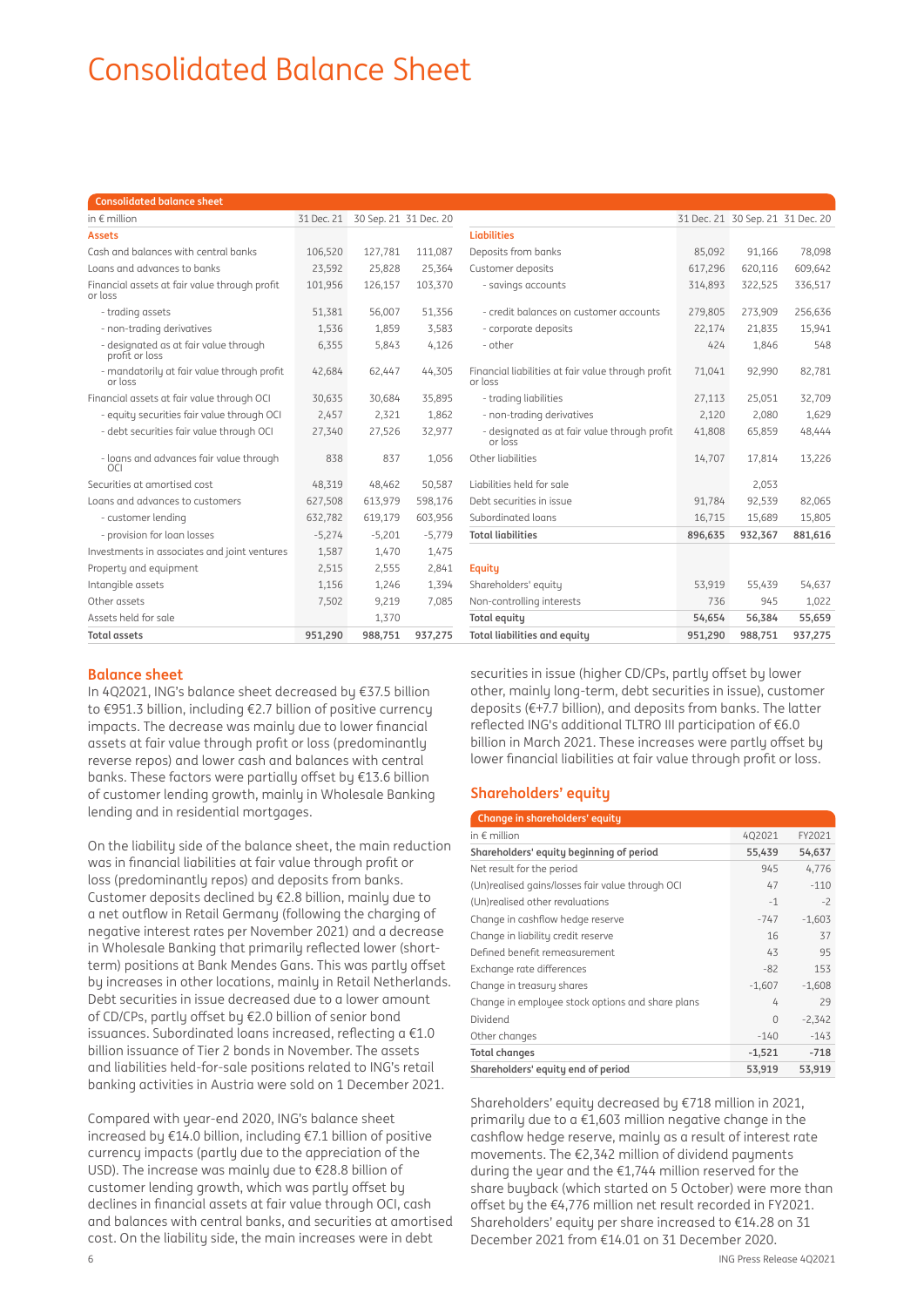# Capital, Liquidity and Funding

| <b>ING Group: Capital position</b>                           |              |              |
|--------------------------------------------------------------|--------------|--------------|
| in $\epsilon$ million                                        | 31 Dec. 2021 | 30 Sep. 2021 |
| Shareholders' equity (parent)                                | 53,919       | 55,439       |
| - Reserved profit not included in CET1 capital <sup>1)</sup> | $-1,568$     | $-2,840$     |
| - Other regulatory adjustments                               | $-2,590$     | $-3,429$     |
| Regulatory adjustments                                       | $-4,159$     | $-6,269$     |
| Available common equity Tier 1 capital                       | 49,760       | 49,171       |
| Additional Tier 1 securities <sup>2)</sup>                   | 6,808        | 6,659        |
| Regulatory adjustments additional Tier 1                     | 50           | 49           |
| Available Tier 1 capital                                     | 56,618       | 55,878       |
| Supplementary capital - Tier 2 bonds <sup>3)</sup>           | 9,341        | 8,346        |
| Regulatory adjustments Tier 2                                | $-159$       | $-159$       |
| Available Total capital                                      | 65,801       | 64,066       |
| Risk-weighted assets                                         | 313,064      | 310,528      |
| Common equity Tier 1 ratio                                   | 15.9%        | 15.8%        |
| Tier 1 ratio                                                 | 18.1%        | 18.0%        |
| Total capital ratio                                          | 21.0%        | 20.6%        |
| Leverage Ratio                                               | 5.9%         | 5.8%         |

<sup>1)</sup> The interim profit not included in CET1 capital as per 31 December 2021 was €1,568 million, of which €472 million relates to the 4Q2021 result (full-year 2021:<br>€2,388 million, of which €820 million was paid out as i

3) Including €9,188 million which is CRR/CRD IV-compliant (3Q2021: €8,193 million), and €153 million subject to CRR/CRD IV grandfathering rules (3Q2021: €153 million).

## **Capital ratios**

The CET1 ratio increased to 15.9% compared to the previous quarter, as higher CET1 capital was only partly offset by higher RWA. CET1 capital increased mainly due to the inclusion of  $\epsilon$ 0.5 billion of interim profits.

The increase in the Tier 1 ratio mirrors trends in the CET1 ratio. The increase in the Total capital ratio (including grandfathered securities) reflects the issuance of a  $£1.0$  billion Tier 2 instrument in November 2021.

The slight increase in the leverage ratio was driven by an increase in Tier 1 capital as well as a slightly lower leverage exposure. The ECB has authorised the exclusion of certain central bank exposures (€88.2 billion) until March 2022. Without the exclusion, the leverage ratio would have been 5.4% (3Q2021: 5.2%).

## **Risk-weighted assets (RWA)**

The increase in total RWA mainly reflects higher market RWA.

| <b>ING Group: Composition of RWA</b> |              |              |
|--------------------------------------|--------------|--------------|
| in $\epsilon$ billion                | 31 Dec. 2021 | 30 Sep. 2021 |
| Credit RWA                           | 268.5        | 270.7        |
| <b>Operational RWA</b>               | 35.6         | 34.3         |
| Market RWA                           | 9 N          | 5.5          |
| <b>Total RWA</b>                     | 313.1        | 310.5        |

Excluding currency impacts, credit RWA decreased by €3.2 billion, mainly driven by a better profile of the loan book (€-3.8 billion), lower RWA on NPLs (€-2.1 billion), the transfer of our Retail Banking activities in Austria to bank99 (€-1.0 billion), and model impacts (€-1.0 billion). The decrease was partly offset by, among others, higher lending volumes ( $€3.8$ billion) and an increase in equity investments (€0.7 billion). The FX impact on RWA was €1.0 billion, mainly driven by appreciation of the USD.

Higher operational RWA (€1.2 billion) were due to regular updates to the AMA model. Market RWA increased by €3.6 billion, largely caused by not being able to consolidate positions and apply netting this quarter as a result of regulations, mainly reflected in Financial Markets.

## **Distribution**

Following our distribution policy of a 50% pay-out ratio on resilient net profit, the Board proposes to pay a final cash dividend over 2021 of €0.41 per share. This is subject to the approval by shareholders at the Annual General Meeting in April 2022.

In 4Q2021, ING has reserved €472 million of the quarterly net profit for distribution. Resilient net profit in 4Q2021 (which is defined as net profit adjusted for significant items not linked to the normal course of business) is equal to net profit as there were no adjustments to make.

On 5 October 2021, ING commenced a share buyback programme for €1,744 million to distribute the remaining amount of profits originally reserved over 2019. By 31 December 2021, approximately 92% of the programme had been completed. The programme is expected to end no later than 5 May 2022.

ING has a CET1 ratio ambition of around 12.5%, which is comfortably above the prevailing CET1 ratio requirement (incl. buffer requirements) of 10.51% (3Q2021: 10.51%).

## **TLAC and MREL requirements**

Total TLAC and MREL requirements apply to ING Group at the consolidated level of the resolution group. TLAC requirements are currently set at 21% of RWA and 6% of leverage exposure (LR). The available TLAC capacity consists of own funds and senior debt instruments issued by ING Group. The increase in TLAC ratios and surplus mirrors trends in Total capital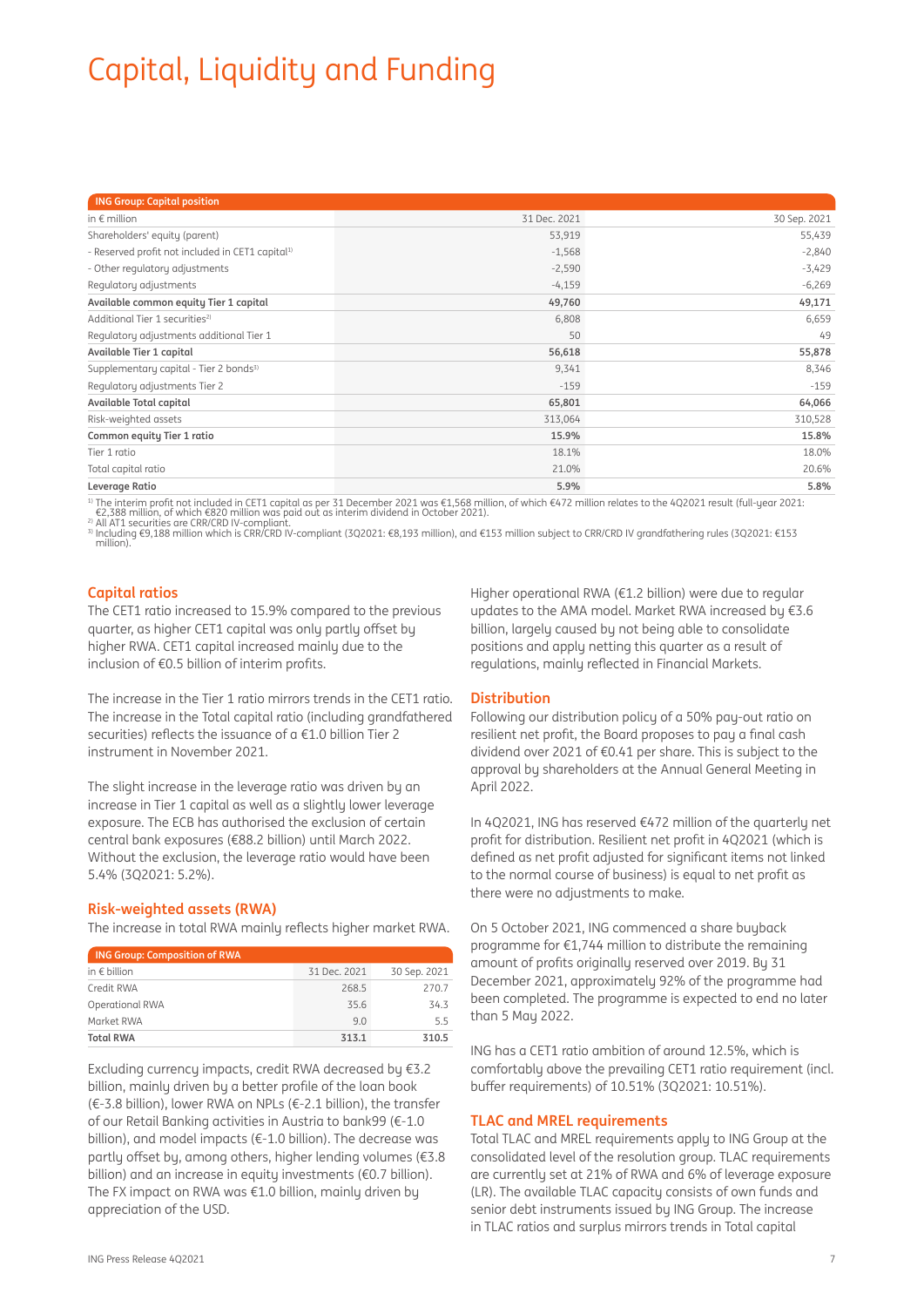# Capital, Liquidity and Funding

and in addition reflects the issuance of three senior debt instruments (total €2.1 billion).

| <b>ING Group: TLAC requirement</b>          |              |              |  |  |  |  |
|---------------------------------------------|--------------|--------------|--|--|--|--|
| in $\epsilon$ million                       | 31 Dec. 2021 | 30 Sep. 2021 |  |  |  |  |
| TLAC capacity                               | 95,815       | 91,943       |  |  |  |  |
| TLAC (as a percentage of RWA)               | 30.6%        | 29.6%        |  |  |  |  |
| TLAC (as a percentage of leverage exposure) | 10.1%        | 9.6%         |  |  |  |  |
| TLAC surplus (shortage) based on LR         | 38,629       | 34.456       |  |  |  |  |
| TLAC surplus (shortage) based on RWA        | 29,978       | 26.639       |  |  |  |  |

Intermediate MREL requirements of 27.32% of RWA and 5.97% of LR apply as per 1 January 2022. As per 31 December 2021, ING Group already meets these MREL requirements. The increase in MREL ratios and surplus mirrors trends in TLAC.

| <b>ING Group: MREL requirement (non-binding)</b>   |              |              |
|----------------------------------------------------|--------------|--------------|
| in $\epsilon$ million                              | 31 Dec. 2021 | 30 Sep. 2021 |
| MREL capacity                                      | 95.880       | 92,008       |
| MREL (as a percentage of RWA)                      | 30.6%        | 29.6%        |
| MREL (as a percentage of leverage exposure)        | 10.1%        | 9.6%         |
| MREL surplus (shortage) based on LR <sup>1)</sup>  | 38.980       | 34,808       |
| MREL surplus (shortage) based on RWA <sup>1)</sup> | 10,357       | 7,178        |

<sup>1)</sup> The MREL surplus is based on the intermediate MREL requirements that are binding as per 1 January 2022

## **Liquidity and funding**

In 4Q2021, the 12-month moving average LCR decreased from 142% to 139% due to a decrease in the liquidity buffer.

| LCR 12-month moving average |              |              |
|-----------------------------|--------------|--------------|
| in $\epsilon$ billion       | 31 Dec. 2021 | 30 Sep. 2021 |
| Level 1                     | 154.8        | 153.3        |
| Level 2A                    | 5.0          | 4.8          |
| Level 2B                    | 5.6          | 5.0          |
| <b>Total HQLA</b>           | 165.4        | 163.0        |
| <b>Stressed Outflow</b>     | 206.6        | 199.2        |
| Stressed Inflow             | 87.5         | 84.8         |
| <b>LCR</b>                  | 139%         | 142%         |

In line with the Net Stable Funding Ratio (NSFR) regulatory requirement, which is effective since 2Q2021, in 4Q2021 the NSFR of ING remained comfortably above the regulatory minimum of 100%.

The funding mix in the fourth quarter of 2021 stayed largely the same as in the third quarter of 2021. An increase in the share of retail and corporate customer deposits is observed, compensated by a decrease in the share of lending / repurchase agreements and interbank.

## **ING Group: Loan-to-deposit ratio and funding mix**

| In $%$                          | 31 Dec. 2021 | 30 Sep. 2021 |
|---------------------------------|--------------|--------------|
| Loan-to-deposit ratio           | 1.02         | 0.99         |
| <b>Key figures</b>              |              |              |
| Customer deposits (retail)      | 51%          | 49%          |
| Customer deposits (corporate)   | 21%          | 20%          |
| Lending / repurchase agreements | 5%           | 8%           |
| Interbank                       | 9%           | 10%          |
| CD/CP                           | 3%           | 3%           |
| Long-term senior debt           | 8%           | 8%           |
| Subordinated debt               | 2%           | 2%           |
| Total <sup>1</sup>              | 100%         | 100%         |

<sup>1)</sup> Liabilities excluding trading securities and IFRS equity.

ING's long-term debt position increased by €3.6 billion versus 3Q2021. The increase was driven by €1 billion of Tier 2 issuance, €2.1 billion of Senior HoldCo issuance and €2.9 billion of covered bond issuance in Germany (€1.25 billion), the Netherlands (€1.5 billion) and Australia (€158 million), offset by maturities of €2.4 billion.

| Long-term debt maturity ladder per currency, 31 December 2021 |       |    |     |     |          |    |   |     |  |
|---------------------------------------------------------------|-------|----|-----|-----|----------|----|---|-----|--|
| in $\epsilon$ billion                                         | Total | 72 | '23 | '24 | 75       | 26 |   | >77 |  |
| <b>EUR</b>                                                    | 52    |    | 5   |     | ь.       |    |   | 29  |  |
| <b>USD</b>                                                    | 18    | 厶  |     |     | $^{(1)}$ |    |   |     |  |
| Other                                                         | 8     |    |     | 1.  |          |    |   |     |  |
| Total                                                         | 78    |    | q   |     | 6        |    | ∽ | 38  |  |

## **Ratings**

The outlook from Fitch on ING Group N.V. and ING Bank N.V. improved to stable. All other ratings and outlook remained unchanged in the quarter.

| Credit ratings of ING on 3 November 2021 |        |                     |                |               |  |  |  |
|------------------------------------------|--------|---------------------|----------------|---------------|--|--|--|
|                                          | S&P    | Moody's             | Fitch          | GBB-Rating    |  |  |  |
| <b>ING Groep N.V.</b>                    |        |                     |                |               |  |  |  |
| Issuer rating                            |        |                     |                |               |  |  |  |
| Long-term                                | $A-$   | n/a                 | $A+$           |               |  |  |  |
| Short-term                               | $A-2$  | n/a                 | F <sub>1</sub> |               |  |  |  |
| Outlook                                  | Stable | Stable <sup>1</sup> | Stable         |               |  |  |  |
| Senior unsecured rating                  | A-     | Baa1                | $A+$           |               |  |  |  |
| <b>ING Bank N.V.</b>                     |        |                     |                |               |  |  |  |
| Issuer rating                            |        |                     |                |               |  |  |  |
| Long-term                                | $A+$   | A1                  | $AA-$          | $A+$          |  |  |  |
| Short-term                               | $A-1$  | $P-1$               | $F1+$          | n/a           |  |  |  |
| Outlook                                  | Stable | Stable              | Stable         | Indeterminate |  |  |  |
| Senior unsecured rating                  | A+     | A1                  | $AA-$          |               |  |  |  |

<sup>1)</sup> Outlook refers to the senior unsecured rating.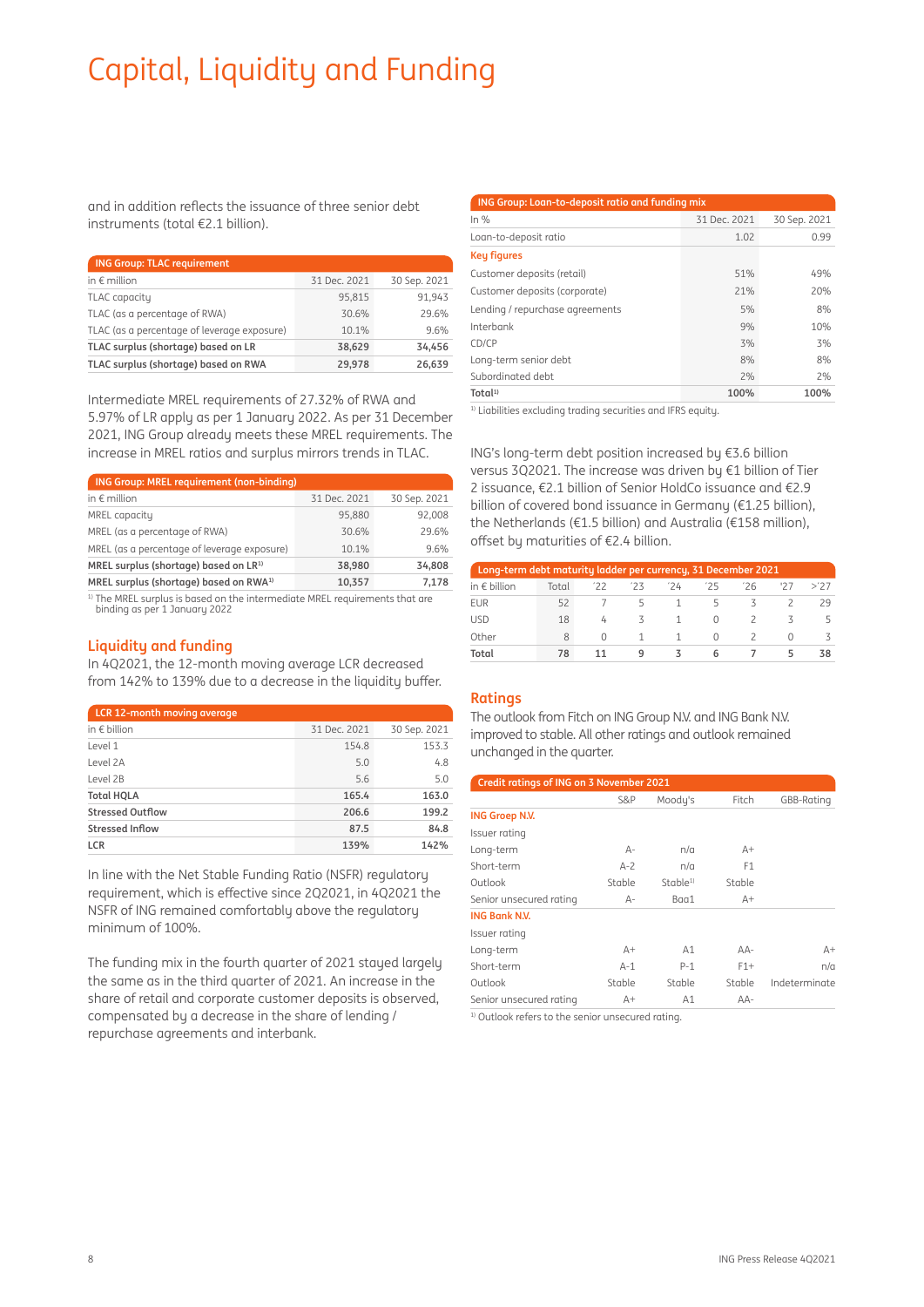## Risk Management

| ING Group: Total credit outstandings <sup>1)</sup> |                     |                 |                 |                 |                 |                 |                 |                 |                 |                 |
|----------------------------------------------------|---------------------|-----------------|-----------------|-----------------|-----------------|-----------------|-----------------|-----------------|-----------------|-----------------|
|                                                    | Credit outstandings |                 | Stage 2         |                 | Stage 2 ratio   |                 | Stage 3         |                 | Stage 3 ratio   |                 |
| in $\epsilon$ million                              | 31 Dec.<br>2021     | 30 Sep.<br>2021 | 31 Dec.<br>2021 | 30 Sep.<br>2021 | 31 Dec.<br>2021 | 30 Sep.<br>2021 | 31 Dec.<br>2021 | 30 Sep.<br>2021 | 31 Dec.<br>2021 | 30 Sep.<br>2021 |
| Residential mortgages                              | 317,427             | 313,722         | 9,411           | 9,367           | 3.0%            | 3.0%            | 3,527           | 3,711           | 1.1%            | 1.2%            |
| of which Netherlands <sup>2)</sup>                 | 112,133             | 112,185         | 2,908           | 3,004           | 2.6%            | 2.7%            | 678             | 708             | 0.6%            | 0.6%            |
| of which Belgium                                   | 41,974              | 41,713          | 3,855           | 3,676           | 9.2%            | 8.8%            | 1,316           | 1,429           | 3.1%            | 3.4%            |
| of which Germany                                   | 85,355              | 84,371          | 1,399           | 1,442           | 1.6%            | 1.7%            | 363             | 381             | 0.4%            | 0.5%            |
| of which Rest of the world                         | 77,964              | 75,454          | 1,249           | 1,244           | 1.6%            | 1.6%            | 1,170           | 1,193           | 1.5%            | 1.6%            |
| Consumer Lending                                   | 26,758              | 26,300          | 2,269           | 2,056           | 8.5%            | 7.8%            | 1,188           | 1,174           | 4.4%            | 4.5%            |
| <b>Business Lending</b>                            | 96,984              | 97,595          | 10,671          | 12,354          | 11.0%           | 12.7%           | 3,186           | 3,308           | 3.3%            | 3.4%            |
| of which business lending Netherlands              | 36,203              | 35,987          | 4,794           | 4,890           | 13.2%           | 13.6%           | 922             | 871             | 2.5%            | 2.4%            |
| of which business lending Belgium                  | 43,024              | 44,027          | 4,287           | 5,712           | 10.0%           | 13.0%           | 1,543           | 1,659           | 3.6%            | 3.8%            |
| Other retail banking                               | 46,455              | 63,159          | 616             | 681             | 1.4%            | 1.1%            | 195             | 205             | 0.4%            | 0.3%            |
| <b>Retail Banking</b>                              | 487,624             | 500,775         | 22,967          | 24,459          | 4.7%            | 4.9%            | 8,096           | 8,398           | 1.7%            | 1.7%            |
| Lending                                            | 162,526             | 153,865         | 15,262          | 15,132          | 9.4%            | 9.8%            | 2,844           | 2,797           | 1.7%            | 1.8%            |
| Daily Banking & Trade Finance                      | 71,165              | 66,485          | 2,444           | 2,248           | 3.4%            | 3.4%            | 502             | 507             | 0.7%            | 0.8%            |
| <b>Financial Markets</b>                           | 7,803               | 5,519           |                 | 8               | 0.0%            | 0.1%            |                 |                 | 0.0%            | 0.0%            |
| Treasury & other                                   | 58,209              | 69,773          | 228             | 292             | 0.4%            | 0.4%            | 70              | 93              | 0.1%            | 0.1%            |
| <b>Wholesale Banking</b>                           | 299,703             | 295,643         | 17,934          | 17,680          | 6.0%            | 6.0%            | 3,416           | 3,396           | 1.1%            | 1.1%            |
| <b>Total loan book</b>                             | 787,327             | 796,418         | 40,901          | 42,138          | 5.2%            | 5.3%            | 11,512          | 11,794          | 1.5%            | 1.5%            |

1) Lending and money market credit outstandings, including guarantees and letters of credit but excluding undrawn committed exposures (off-balance positions) and

<sup>2)</sup> Stage 2 corrected reflecting model adjustment in residential mortgages Netherlands.

## **Covid-19**

The fourth quarter of 2021 was marked by the Omicron variant. As such, ING continues to closely monitor the developments around and effects of the ongoing Covid-19 pandemic.

Based on the potential economic and social implications for the countries and sectors where ING is active, mitigating actions are reviewed and adapted as necessary as we continue to support our customers during these challenging times. The majority of our staff is again largely working from home, supported and equipped with the appropriate tools. A central ING team provides guidance on health and safety measures, travel advice and business continuity. As the situation differs from country to country, ING is following local government guidelines in its response to the Covid-19 pandemic.

## **Credit risk management**

Total credit outstandings decreased in 4Q2021, primarily due to lower cash and balances with central banks, partly offset by growth in Daily Banking & Trade Finance and Wholesale Banking Lending. Stage 2 outstandings showed a continued reduction compared to previous quarters, mainly driven by net repayments. Stage 3 outstandings slightly decreased, primarily due to a reduction in residential mortgages where forborne assets have changed into a performing status.

In 4Q2021, ING Group's stock of provisions slightly increased due to management overlays. The Stage 3 coverage ratio increased to 33.4% compared to 31.1% in the previous quarter; the increase was triggered by higher Stage 3 provisions. The loan portfolio consists predominantly of assetbased and secured loans, including residential mortgages, project- and asset-based finance, and real estate finance with generally low loan-to-value ratios.

| <b>ING Group: Stock of provisions</b> <sup>1)</sup> |                 |                 |        |  |  |  |
|-----------------------------------------------------|-----------------|-----------------|--------|--|--|--|
| in $\epsilon$ million                               | 31 Dec.<br>2021 | 30 Sep.<br>2021 | Change |  |  |  |
| Stage 1 - 12-month ECL                              | 501             | 507             | $-6$   |  |  |  |
| Stage 2 - Lifetime ECL not credit impaired          | 1,016           | 1,105           | $-89$  |  |  |  |
| Stage 3 - Lifetime ECL credit impaired              | 3,847           | 3,673           | 174    |  |  |  |
| Purchased credit impaired                           | 4               | 3               | 1      |  |  |  |
| Total                                               | 5.368           | 5.288           | 81     |  |  |  |

<sup>1</sup> At the end of December 2021, the stock of provisions included provisions for loans and advances to central banks (€6 million), loans and advances to banks (€22 million), financial assets at FVOCI (€13 million), securities at amortised cost (€13 million), provisions for contingant divideo million)

## **Market risk**

The average Value-at-Risk (VaR) for the trading portfolio remained stable in 4Q2021 at around €5 million.

| <b>ING Group: Consolidated VaR trading books</b> |         |         |                          |                     |  |  |  |
|--------------------------------------------------|---------|---------|--------------------------|---------------------|--|--|--|
| in $\epsilon$ million                            | Minimum | Maximum |                          | Average Quarter-end |  |  |  |
| Foreign exchange                                 |         |         |                          |                     |  |  |  |
| Equities                                         |         | 4       |                          |                     |  |  |  |
| Interest rate                                    | 4       | 20      |                          |                     |  |  |  |
| Credit spread                                    | 2       | 4       | $\overline{\phantom{a}}$ |                     |  |  |  |
| Diversification                                  |         |         | $-5$                     | -5                  |  |  |  |
| Total VaR <sup>1)</sup>                          |         |         |                          |                     |  |  |  |

prime total VaR for the columns Minimum and Maximum cannot be calculated by taking the sum of the individual components since the observations for<br>by taking the sum of the individual markets as well as for total VaR may oc dates.

### **Non-financial risk**

As previously disclosed, after our September 2018 settlement with Dutch authorities concerning Anti-Money Laundering (AML) matters, and in the context of significantly increased attention to the prevention of financial economic crime, ING has experienced heightened scrutiny by authorities in various countries. The interactions with such regulatory and judicial authorities have included, and can be expected to continue to include, onsite visits, information requests,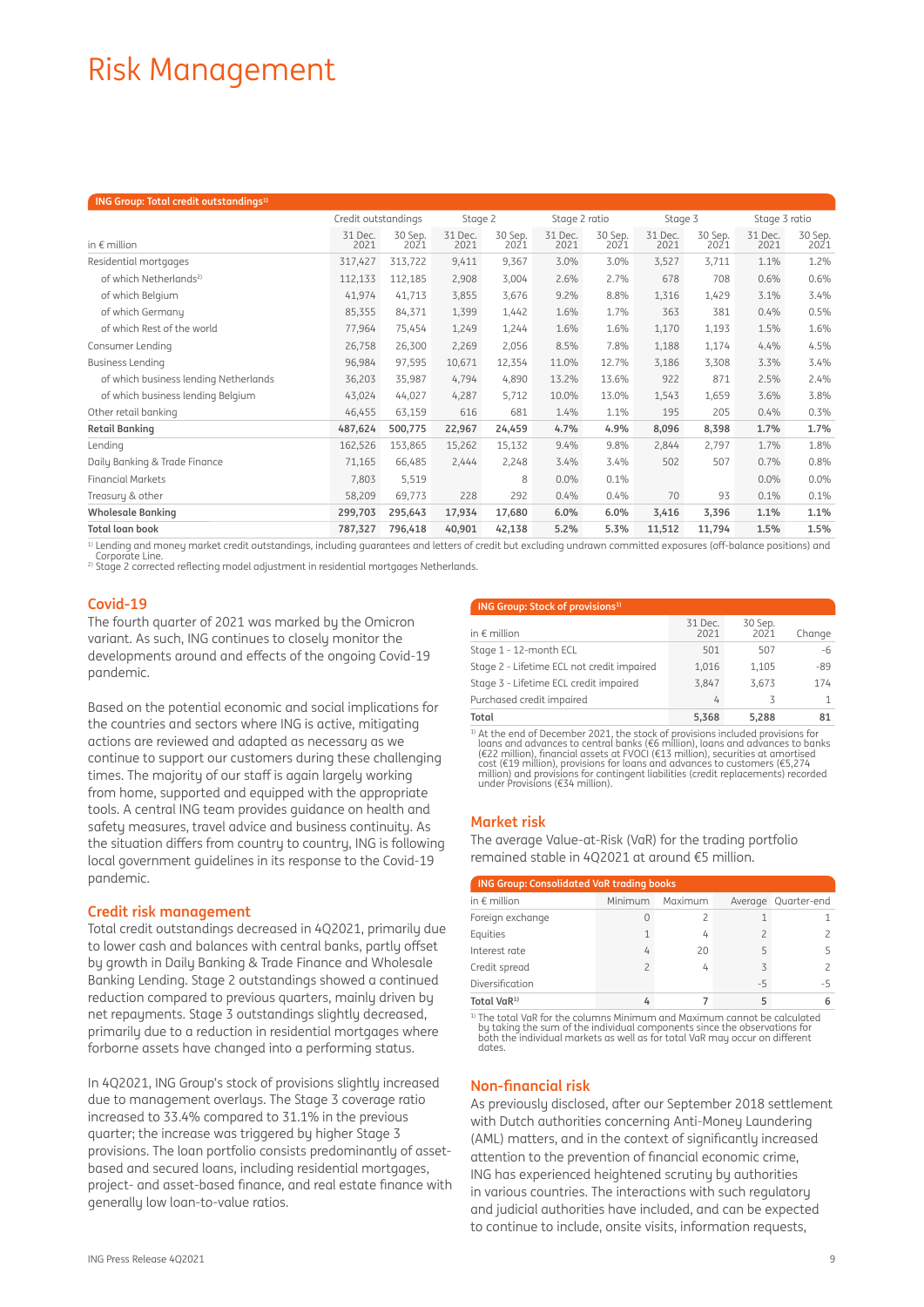## Risk Management

investigations and other enquiries. Such interactions, as well as ING's internal assessments in connection with its global enhancement programme, have in some cases resulted in satisfactory outcomes. Some have also resulted in, and may continue to result in, findings, or other conclusions which may require appropriate remedial actions by ING, or may have other consequences. We intend to continue to work in close cooperation with authorities as we work to improve our management of non-financial risks.

ING is also aware, including as a result of media reports, that other parties may, among other things, seek to commence legal proceedings against ING in connection with the subject matter of the settlement.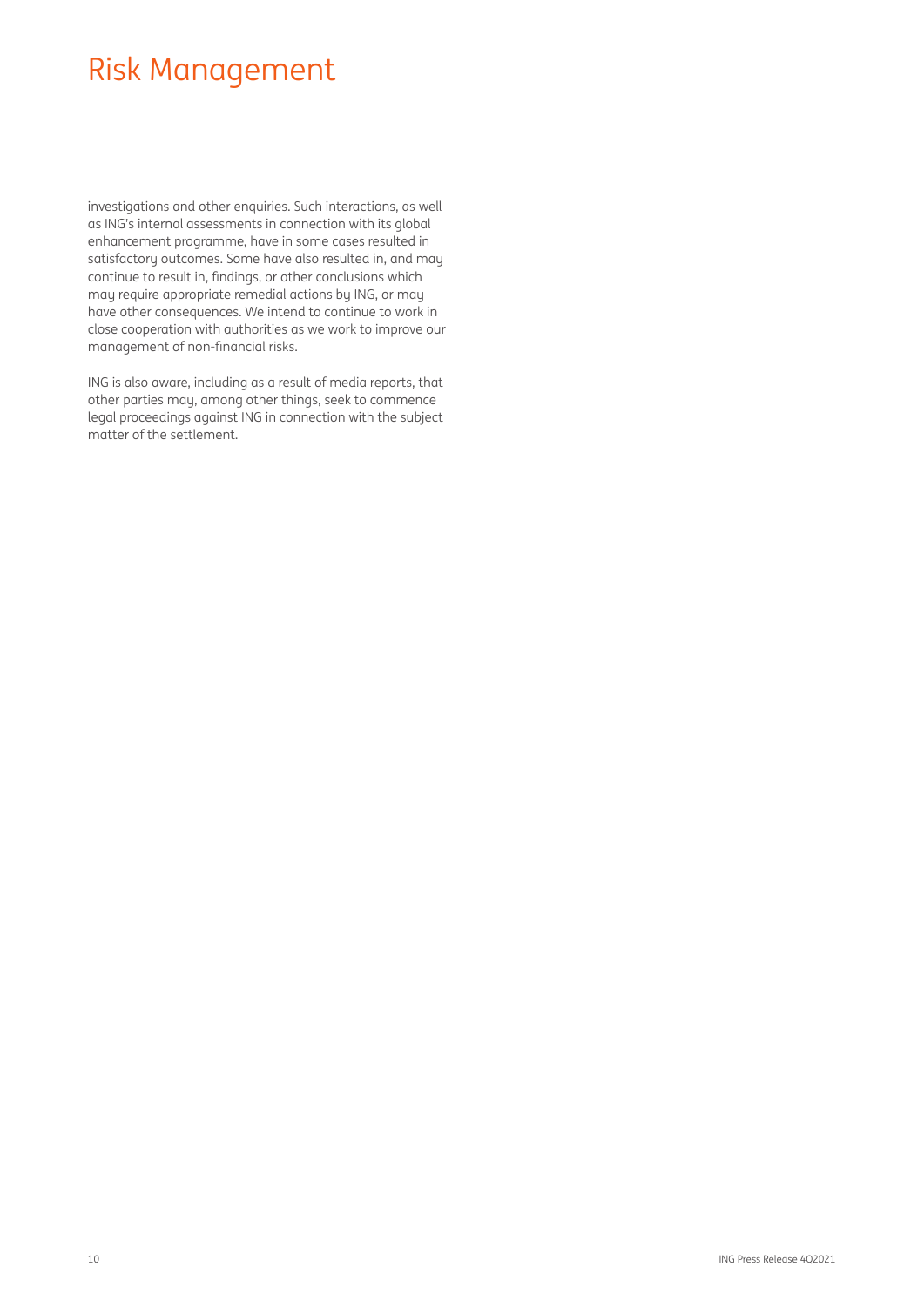# Segment Reporting: Retail Banking

| Retail Benelux: Consolidated profit or loss account         |                |        |             |        |                |        |          |          |              |
|-------------------------------------------------------------|----------------|--------|-------------|--------|----------------|--------|----------|----------|--------------|
|                                                             | Retail Benelux |        | Netherlands |        | Belgium        |        |          |          |              |
| In $\epsilon$ million                                       | 402021         | 4Q2020 | 3Q2021      | 4Q2021 | 4Q2020         | 3Q2021 | 402021   | 4Q2020   | 3Q2021       |
| <b>Profit or loss</b>                                       |                |        |             |        |                |        |          |          |              |
| Net interest income                                         | 1,219          | 1,307  | 1,273       | 822    | 877            | 817    | 397      | 430      | 456          |
| Net fee and commission income                               | 336            | 281    | 338         | 206    | 175            | 197    | 129      | 106      | 141          |
| Investment income                                           | 3              | 1      | 5           | 3      | $\overline{c}$ | 5      | $\Omega$ | $\Omega$ | $\Omega$     |
| Other income                                                | 95             | 66     | 91          | 30     | 29             | 45     | 65       | 36       | 46           |
| <b>Total income</b>                                         | 1,652          | 1,655  | 1,706       | 1,061  | 1,083          | 1,064  | 592      | 572      | 642          |
| Expenses excl. regulatory costs                             | 844            | 893    | 987         | 465    | 507            | 642    | 379      | 387      | 345          |
| Regulatory costs                                            | 108            | 135    | 38          | 77     | 110            | 38     | 31       | 25       | $\mathbf{0}$ |
| <b>Operating expenses</b>                                   | 952            | 1,029  | 1,025       | 542    | 616            | 680    | 410      | 412      | 345          |
| Gross result                                                | 700            | 627    | 682         | 519    | 466            | 384    | 182      | 160      | 297          |
| Addition to loan loss provisions                            | 95             | 66     | $-76$       | 49     | $-29$          | $-60$  | 46       | 95       | $-16$        |
| Result before tax                                           | 605            | 561    | 758         | 470    | 495            | 444    | 136      | 66       | 313          |
| Profitability and efficiency                                |                |        |             |        |                |        |          |          |              |
| Net core lending growth (in $\epsilon$ billion)             | 0.4            | $-2.6$ | 0.1         | 0.0    | $-1.2$         | 0.1    | 0.3      | $-1.4$   | $-0.1$       |
| Net core deposits growth (in $\epsilon$ billion)            | 4.2            | 4.2    | 0.6         | 3.8    | 3.0            | 1.7    | 0.4      | 1.2      | $-1.1$       |
| Cost/income ratio                                           | 57.6%          | 62.1%  | 60.1%       | 51.1%  | 56.9%          | 63.9%  | 69.3%    | 72.0%    | 53.7%        |
| Risk costs in bps of average customer lending               | 16             | 11     | $-12$       | 13     | $-7$           | $-16$  | 21       | 42       | $-7$         |
| Return on equity based on 12.5% CET11)                      | 17.0%          | 15.9%  | 22.0%       | 25.1%  | 27.2%          | 24.1%  | 7.7%     | 3.9%     | 19.7%        |
| Risk-weighted assets (end of period, in $\epsilon$ billion) | 82.6           | 82.5   | 84.4        | 44.6   | 42.1           | 44.1   | 38.0     | 40.5     | 40.3         |

<sup>1)</sup> After-tax return divided by average equity based on 12.5% of RWA (annualised).

## **Retail Netherlands**

Net interest income was impacted year-on-year by lower margins on customer deposits combined with a decline in lending volumes, reflecting subdued demand. This was partly compensated by the increased charging of negative interest rates. Sequentially, the interest result was up as higher Treasury-related interest results more than offset the pressure from the replicating portfolio on the customer deposits margin. The TLTRO III benefit was  $\epsilon$ 9 million in this quarter, down from €13 million in 3Q2021. Fee income benefited from higher fees in daily banking, supported by increased fees for payment packages, and higher fees on investment products.

Net core lending growth was nil in 4Q2021 as €0.3 billion growth in mortgages was offset by a decline in other lending. Net core deposits growth was €3.8 billion, mainly driven by higher current account balances.

Operating expenses fell on both prior periods. Regulatory costs were lower as 4Q2020 had included a catch-up in the quarterly DGS contribution, but they increased from 3Q2021, reflecting the annual Dutch bank tax. Furthermore, 4Q2021 included €11 million of additional redundancy provisions and costs related to the accelerated closure of branches. 4Q2020 had included €29 million of provisions, and 3Q2021 a €180 million provision for compensation to customers with certain consumer credit products, as well as €9 million of additional redundancy provisions and costs related to the closure of branches. Excluding regulatory costs and the aforementioned incidental items, expenses were €24 million lower yearon-year, driven by lower staff expenses, while sequentially expenses were stable.

Risk costs were €49 million in 4Q2021 and included a management overlay on mortgages, reflecting the potential impact of higher inflation and interest rates on customers' ability to pay and expected negative impact on valuations.

## **Retail Belgium (including Luxembourg)**

Net interest income included  $a \in 23$  million reclassification from other income to net interest income. Year-on-year, net interest income furthermore reflected pressure on liability income. Sequentially, net interest income included a €11 million TLTRO III benefit (against €17 million in 3Q2021) as well as lower interest results in business lending due to margin pressure and lower Treasury-related results. Fee income rose on 4Q2020 due to higher fees in investment products and in daily banking. Sequentially, fee income declined, mainly due to lower transaction-related daily banking fees. Other income was impacted by the aforementioned reclassification, while 3Q2021 included a  $E$ 25 million capital gain on the sale of an associate.

Net core lending growth was €0.3 billion in 4Q2021, almost equally split between residential mortgages and business lending. Net core deposits growth was €0.4 billion.

Operating expenses declined by €2 million year-on-year. Regulatory costs increased because of a higher allocation of the annual Dutch bank tax. 4Q2020 had included €40 million of restructuring costs. Expenses excluding regulatory costs and incidental items increased. This was mainly caused by higher staff-related expenses, increased marketing costs and IT charges, while 4Q2020 expenses had been reduced due to a change in the full-year allocation of group overhead costs. Sequentially, expenses excluding regulatory costs were up €34 million, mainly due to higher expenses related to staff performance, marketing and IT.

Risk costs were €46 million due to Stage 3 additions for model updates and a management overlay on mortgages, reflecting the potential impact of higher inflation and interest rates on customers' ability to pay and expected negative impact on valuations. This increase was partly offset by the partial release of management overlays applied in previous quarters.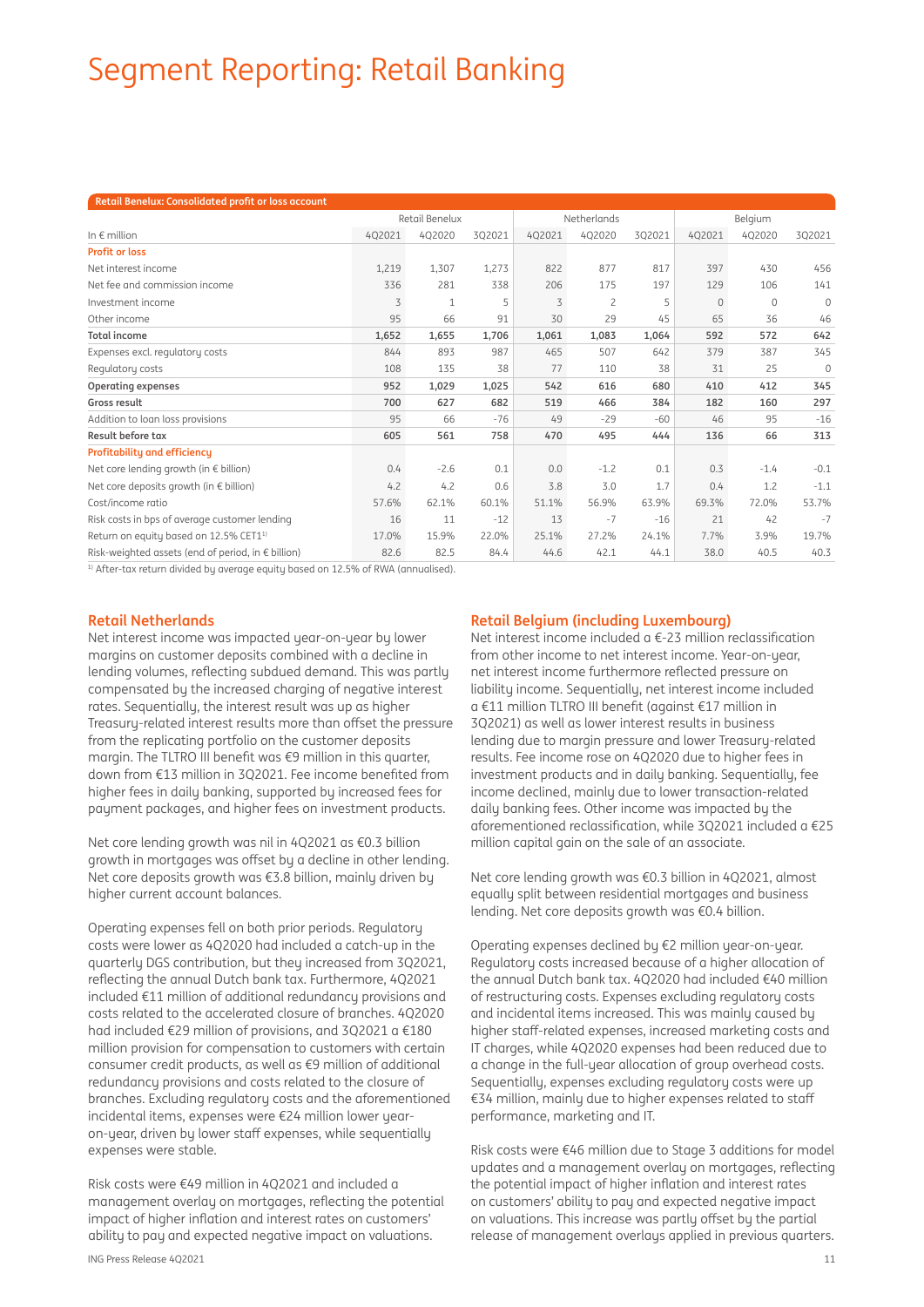# Segment Reporting: Retail Banking

| Retail Challengers & Growth Markets: Consolidated profit or loss account |                                        |                |         |                |                                              |        |        |         |        |
|--------------------------------------------------------------------------|----------------------------------------|----------------|---------|----------------|----------------------------------------------|--------|--------|---------|--------|
|                                                                          | Retail Challengers<br>& Growth Markets |                | Germany |                | <b>Other Challengers</b><br>& Growth Markets |        |        |         |        |
| In $\epsilon$ million                                                    | 402021                                 | 4Q2020         | 3Q2021  | 402021         | 402020                                       | 302021 | 402021 | 402020  | 3Q2021 |
| <b>Profit or loss</b>                                                    |                                        |                |         |                |                                              |        |        |         |        |
| Net interest income                                                      | 1,031                                  | 1.069          | 1,039   | 348            | 391                                          | 365    | 683    | 678     | 675    |
| Net fee and commission income                                            | 269                                    | 235            | 247     | 125            | 125                                          | 115    | 144    | 110     | 133    |
| Investment income                                                        | 12                                     | $\overline{c}$ | 67      | 8              | $\mathbf{1}$                                 | $-32$  | 4      | 1       | 98     |
| Other income                                                             | 88                                     | 48             | 92      | 29             | 11                                           | 15     | 59     | 37      | 77     |
| <b>Total income</b>                                                      | 1,400                                  | 1,354          | 1,446   | 510            | 528                                          | 463    | 890    | 826     | 983    |
| Expenses excl. regulatory costs                                          | 926                                    | 810            | 747     | 263            | 250                                          | 254    | 663    | 560     | 493    |
| Regulatory costs                                                         | 100                                    | 109            | 75      | 32             | 22                                           | 20     | 67     | 87      | 55     |
| Operating expenses                                                       | 1,026                                  | 919            | 822     | 296            | 272                                          | 274    | 730    | 647     | 548    |
| Gross result                                                             | 374                                    | 435            | 624     | 214            | 256                                          | 189    | 160    | 179     | 435    |
| Addition to loan loss provisions                                         | 35                                     | 193            | 96      | $\overline{7}$ | 17                                           | 23     | 27     | 176     | 72     |
| Result before tax                                                        | 339                                    | 243            | 528     | 207            | 239                                          | 166    | 132    | 3       | 363    |
| <b>Profitability and efficiency</b>                                      |                                        |                |         |                |                                              |        |        |         |        |
| Net core lending growth (in $\epsilon$ billion)                          | 4.4                                    | 2.4            | 4.7     | 2.2            | 1.7                                          | 2.2    | 2.2    | 0.7     | 2.5    |
| Net core deposits growth (in $\epsilon$ billion)                         | $-1.5$                                 | 4.5            | $-2.5$  | $-5.0$         | 2.9                                          | $-4.3$ | 3.5    | 1.7     | 1.8    |
| Cost/income ratio                                                        | 73.3%                                  | 67.9%          | 56.8%   | 58.0%          | 51.5%                                        | 59.2%  | 82.0%  | 78.3%   | 55.7%  |
| Risk costs in bps of average customer lending                            | 7                                      | 41             | 19      | 3              | 7                                            | 10     | 10     | 72      | 28     |
| Return on equity based on 12.5% CET1 <sup>1)</sup>                       | 9.6%                                   | 5.8%           | 17.2%   | 15.2%          | 16.7%                                        | 11.9%  | 6.1%   | $-0.9%$ | 20.6%  |
| Risk-weighted assets (end of period, in $\epsilon$ billion)              | 77.8                                   | 77.5           | 78.1    | 29.4           | 29.5                                         | 30.4   | 48.4   | 48.1    | 47.7   |

<sup>1)</sup> After-tax return divided by average equity based on 12.5% of RWA (annualised).

## **Retail Germany (including Austria)**

Net interest income was supported by solid lending growth, which partly compensated for continuing liability margin pressure and a €10 million one-off reversal of income. Fee income was stable compared to 4Q2020, with higher fees from mortgages and consumer lending, offset by lower daily banking fees where the consent requirement temporarily halted the charging of fees. Sequentially, fees for investment products increased, reflecting higher brokered volumes. Investment and other income increased versus both comparable quarters. The previous quarter had included a €34 million estimated one-off loss related to the transfer of ING's retail operations in Austria to bank99, of which €8 million was reversed in the current quarter. In addition, 4Q2021 included a  $€4$  million gain on the sale of a venture.

Net core lending growth continued to be strong with €2.2 billion of growth recorded in 4Q2021, of which €2.0 billion was in mortgages. Net core deposits recorded an outflow of  $€5.0$  billion, primarily reflecting the impact of the introduction of negative interest rate charging to clients with liability balances above €50,000.

Operating expenses increased year-on-year, mainly attributable to higher regulatory costs and investments to support business growth as well as a €3 million restructuring provision, while 4Q2020 expenses had been reduced due to a change in the full-year allocation of group overhead costs. Sequentially, expenses increased, mainly due to higher regulatory costs and incidental staff expenses.

Risk costs were €7 million, primarily driven by a management overlay on mortgages reflecting the potential impact of higher inflation and interest rates on customers' ability to pay and expected negative impact on property valuations.

## **Retail Other Challengers & Growth Markets**

Net interest income was supported by higher lending volumes. Year-on-year, this more than compensated for negative currency impacts and lower margins. Sequentially, lending margins declined slightly, whereas customer deposit margins stabilised. Fee income increased, mainly supported by higher fees from daily banking, investment and insurance products. Investment income fell sequentially as 3Q2021 had included the €97 million annual dividend from Bank of Beijing. Other income rose versus 4Q2020, mainly in non-eurozone countries, reflecting higher Treasury-related income.

Net core lending growth was €2.2 billion in 4Q2021, mainly due to mortgage growth in Spain, Australia and Poland, and business lending growth in most non-eurozone countries. Net customer deposits growth was €3.5 billion, of which €3.0 billion was generated in the non-eurozone countries.

In 4Q2021, expenses included €155 million of incidental items, mainly consisting of impairments and restructuring provisions related to the announcement that ING will exit the French retail market. A year ago, 4Q2020 had included €27 million of restructuring provisions and impairments, and €22 million of higher expenses following the decision to stop the Maggie project (mainly a lower capitalisation of costs). Adjusted for the aforementioned items, expenses excluding regulatory costs were slightly lower versus the previous year. Sequentially, adjusted expenses rose 3.0%, mainly due to higher performance-related staff costs, payments to employees related to their working from home, and higher project costs, offset by lower IT expenses.

Risk costs were  $E$ 27 million, mainly reflecting net additions in Poland, Spain and Turkey, which were partially offset by net releases in Romania and Australia.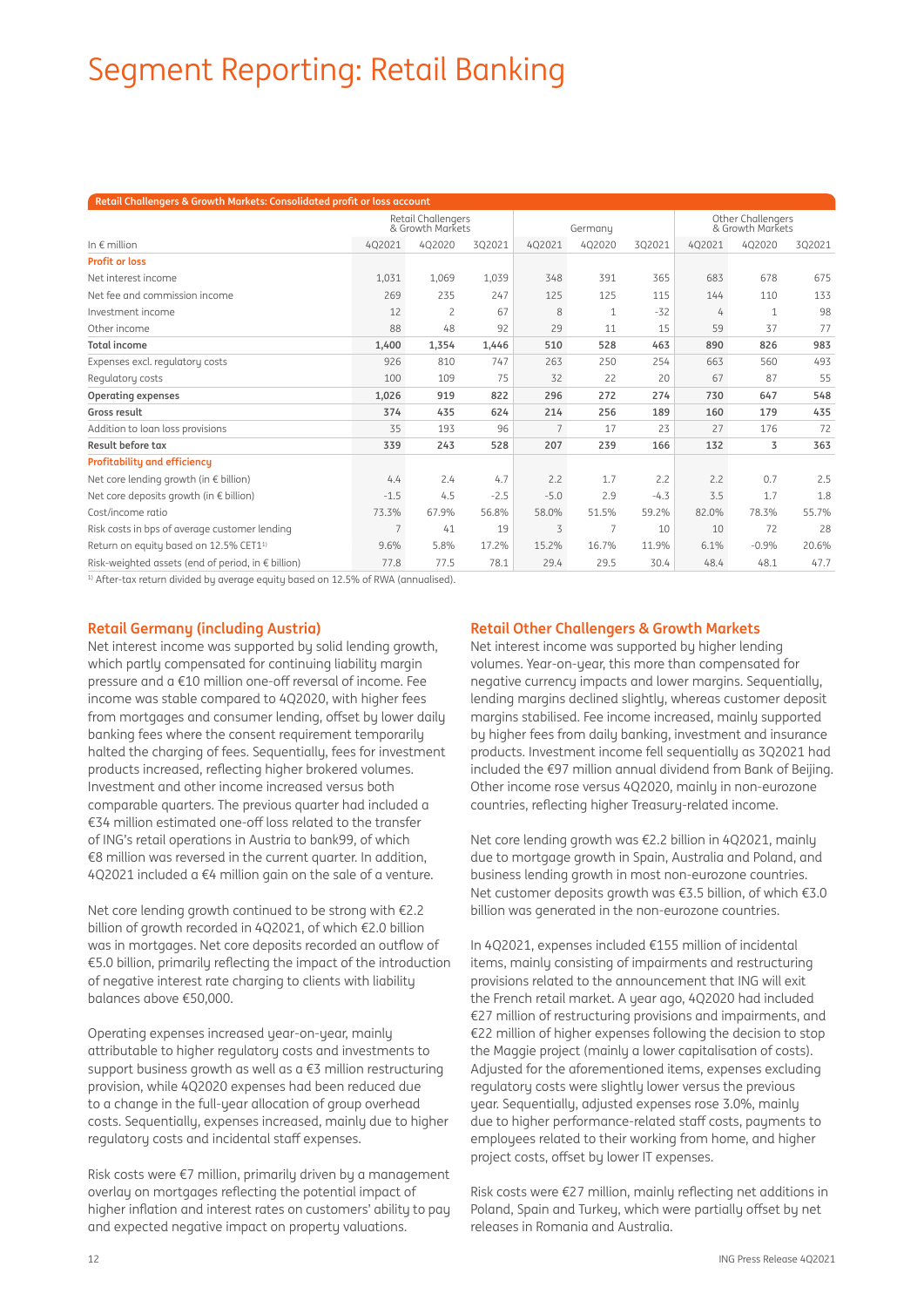# Segment Reporting: Wholesale Banking

| Wholesale Banking: Consolidated profit or loss account |              |        |                 |
|--------------------------------------------------------|--------------|--------|-----------------|
|                                                        |              |        |                 |
| In $\epsilon$ million                                  | 4Q2021       | 4Q2020 | 3Q2021          |
| <b>Profit or loss</b>                                  |              |        |                 |
| Net interest income                                    | 1,065        | 945    | 1,042           |
| Net fee and commission income                          | 322          | 255    | 295             |
| Investment income                                      | $\mathbf{1}$ | 3      | 3               |
| Other income                                           | 173          | 40     | 124             |
| <b>Total income</b>                                    | 1,561        | 1,242  | 1,463           |
| Expenses excl. regulatory costs                        | 676          | 746    | 700             |
| Regulatory costs                                       | 91           | 92     | $7\overline{ }$ |
| <b>Operating expenses</b>                              | 766          | 838    | 707             |
| Gross result                                           | 795          | 405    | 756             |
| Addition to loan loss provisions                       | 216          | $-50$  | 19              |
| Result before tax                                      | 579          | 454    | 737             |
| of which:                                              |              |        |                 |
| Lending                                                | 372          | 510    | 609             |
| Daily Banking & Trade Finance                          | 105          | 74     | 50              |
| <b>Financial Markets</b>                               | $40^{1}$     | $-20$  | 79              |
| Treasury & Other                                       | 61           | $-110$ | $\mathbf 0$     |
| <b>Profitability and efficiency</b>                    |              |        |                 |
| Net core lending growth (in € billion)                 | 8.6          | $-0.7$ | $-1.6$          |
| Net core deposits growth (in € billion)                | $-4.9$       | $-0.9$ | 1.4             |
| Cost/income ratio                                      | 49.1%        | 67.4%  | 48.3%           |
| Risk costs in bps of average customer lending          | 48           | $-12$  | 4               |
| Return on equity based on 12.5% CET11)                 | 9.3%         | 7.6%   | 12.1%           |
| Risk-weighted assets (end of period, in € billion)     | 149.5        | 143.8  | 145.0           |

<sup>1)</sup> After-tax return divided by average equity based on 12.5% of RWA (annualised).

Net interest income benefited from improved lending margins year-on-year and higher margins on customer deposits, as a reflection of higher negative interest rate charges. In addition, interest results in Bank Mendes Gans (BMG), Working Capital Solutions (WCS) and Treasury increased. Compared with one year ago, 4Q2021 was furthermore supported by the recognition of a  $E$ 36 million TLTRO III benefit. Sequentially, net interest income increased, mainly due to higher interest results in Daily Banking & Trade Finance, reflecting improved margins in BMG and in Payments & Cash Management (PCM). The previous quarter included a €39 million TLTRO III benefit.

Net core lending grew by €8.6 billion in 4O2021, of which €6.0 billion was attributable to Lending, mainly reflecting growth in term loans. Financial Markets increased by €2.3 billion and Daily Banking & Trade Finance by €0.8 billion (primarily in TCF and WCS). Net core customer deposits decreased by €4.9 billion in this quarter, mainly due to seasonal outflow in BMG.

Net fee and commission income increased 26.3% year-onyear due to increased deal activity in Lending, a higher deal flow in both Corporate Finance and Global Capital Markets (GCM), as well as higher fee income in Trade & Commodity Finance (TCF) on the back of higher oil prices. Sequentially, fee income increased 9.2% due to the aforementioned deal flow in Corporate Finance and GCM, improved deal activity in Trade Finance Services (TFS), as well as increased charges on clients' year-end credit balances in PCM.

Other income strongly increased year-on-year, mostly due to higher trading income in Financial Markets (FM), as well as improved valuation adjustments in FM. In addition, Corporate Investments included a gain of €28 million on an investment in an associate. Sequentially, other income was also higher in Corporate Investments (reflecting the aforementioned gain) and in FM Trading. The latter was primarily driven by the Forex and Rates businesses, which benefited from the financialmarket volatility.

Total expenses excluding regulatory expenses declined compared with the comparable quarters, which both had included incidental items: €124 million of restructuring provisions and impairments were recorded in 4Q2020 and a €44 million impairment on Payvision was booked in 3Q2021. The previous quarter furthermore included €14 million of legal provisions. Regulatory costs were stable compared with 4Q2020 and predominantly refer to the annual booking of the Dutch bank tax. Expenses excluding regulatory costs and the aforementioned incidental items and legal provisions increased year-on-year due to higher performance-related staff expenses, the impact of annual salary increases, and the change in the full-year allocation of group overhead expenses in 4Q2020. Sequentially, the cost increase was mostly due to higher performance-related staff expenses.

Risk costs amounted to €216 million, or 48 basis points of average customer lending, predominantly reflecting Stage 3 individual risk costs additions to existing files. Approximately half of the amount was attributable to updated recovery scenarios reflecting uncertainty in recovery scenarios and valuations in certain asset classes.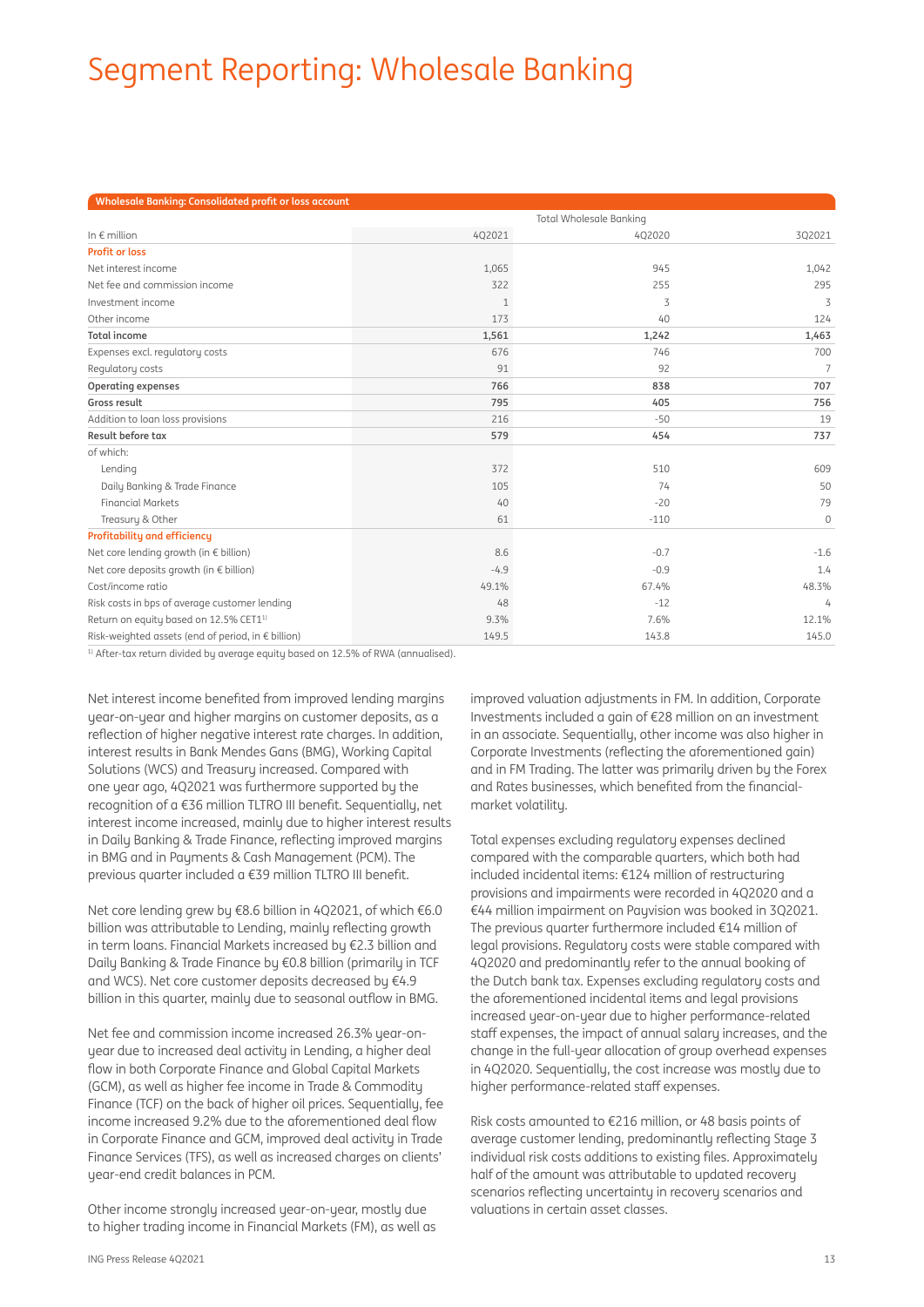## Segment Reporting: Wholesale Banking

The 402021 result before tax of Lending decreased, reflecting a net addition to risk costs this quarter, whereas 3Q2021 and 4Q2020 had included net releases. The TLTRO III benefit was €20 million in 4Q2021 compared with €24 million in 3Q2021. Also, excluding the TLTRO III benefit, year-on-year income increased, predominantly driven by a higher net interest margin over higher volumes and increased fee income related to higher deal activity. Expenses excluding regulatory costs rose, mostly driven by higher performance-related staff costs.

The quarterly result before tax of Daily Banking & Trade Finance increased on both comparable quarters, driven by higher income and lower expenses, while risk costs were higher. Income increased year-on-year, driven by higher PCM income (reflecting pricing and fee initiatives), higher TCF income (higher average oil prices and improved margins) and an €8 million TLTRO III benefit. Sequentially, income increased due to the aforementioned items as well as higher income in BMG and TFS, while the TLTRO III benefit was €3 million in 3Q2021. Expenses excluding regulatory costs were lower as 4Q2020 had included an impairment of €29 million, while 3Q2021 had €44 million of impairments.

The result before tax of Financial Markets increased year-onyear, mainly due to higher FM trading results, supported by high market volatility in the second half of the quarter, higher deal flow in GCM, as well as improved valuation adjustments. In addition, an €8 million TLTRO III benefit was recorded this quarter. Sequentially, the result before tax declined, largely due to the annual booking of the Dutch bank tax in the fourth quarter and higher performance-related staff costs. Income increased slightly compared with the previous quarter as higher FM trading income (especially in Forex and Rates) and higher deal flow in GCM were largely offset by lower (positive) valuation adjustments and a  $€4$  million lower TLTRO III benefit.

The quarterly result before tax of Treasury & Other strongly increased on 4Q2020, which had included €95 million of restructuring provisions and related impairments. Income was up €73 million year-on-year, primarily due to higher Corporate Investment income (positive valuation adjustments, including a €28 million gain on one capital stake), higher Corporate Finance deal flow, as well as an increase in Treasuru income. Sequentially, the result before tax improved due to the aforementioned income increases in both Corporate Investments and Corporate Finance, as well as lower expenses.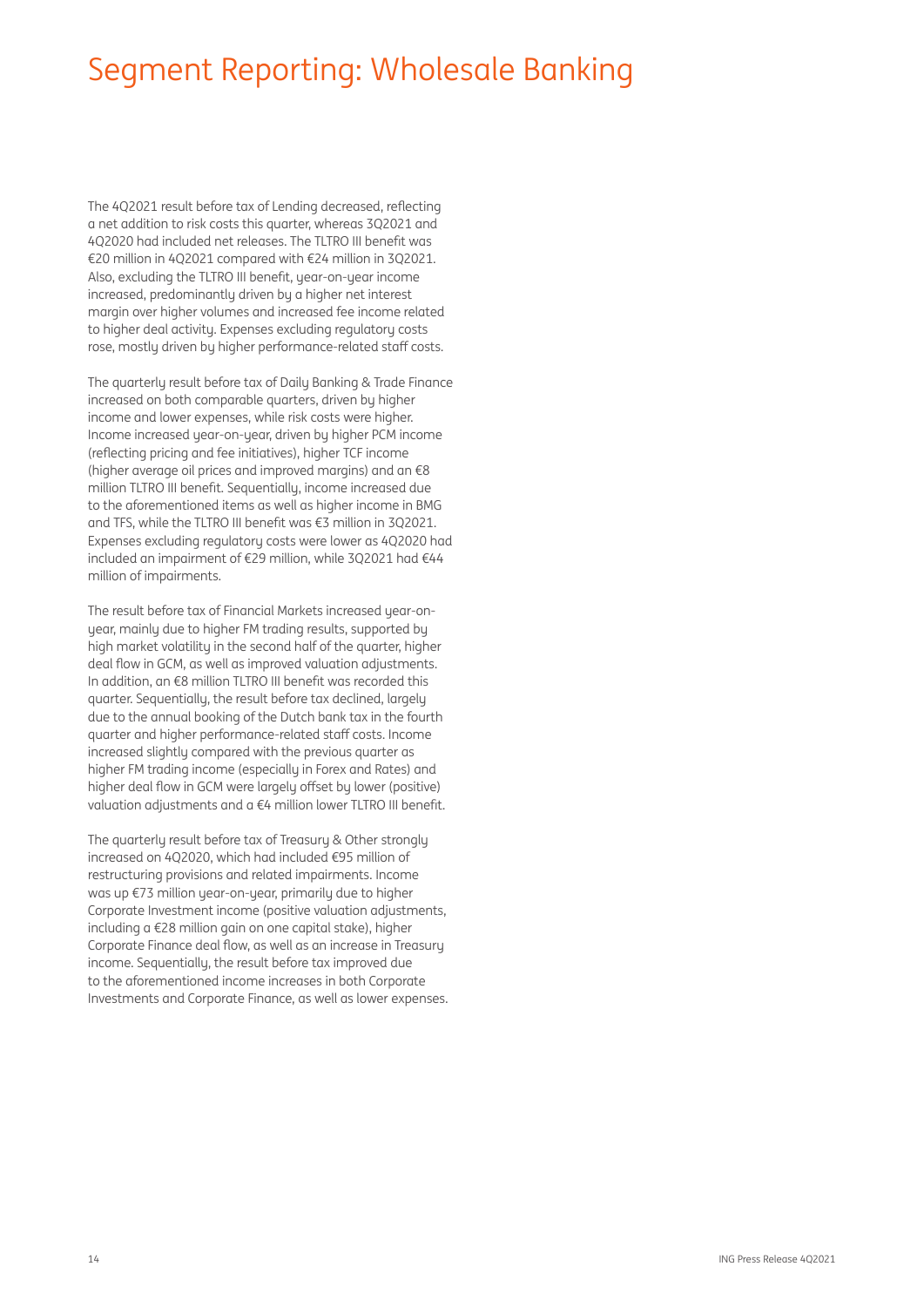# Segment Reporting: Corporate Line

| Corporate Line: Consolidated profit or loss account |          |          |              |
|-----------------------------------------------------|----------|----------|--------------|
| In $\epsilon$ million                               | 4Q2021   | 4Q2020   | 3Q2021       |
| <b>Profit or loss</b>                               |          |          |              |
| Net interest income                                 | 59       | 24       | 34           |
| Net fee and commission income                       | $-2$     | 0        | 1            |
| Investment income                                   | $\Omega$ | $\Omega$ | $\Omega$     |
| Other income                                        | $-47$    | $-106$   | $-3$         |
| <b>Total income</b>                                 | 10       | $-83$    | 32           |
| Expenses excl. regulatory costs                     | 115      | 134      | 131          |
| Regulatory costs                                    | 87       | $-5$     | $\mathbf{0}$ |
| Operating expenses                                  | 202      | 129      | 131          |
| Gross result                                        | $-192$   | $-212$   | $-99$        |
| Addition to loan loss provisions                    | $\circ$  | 0        | $\Omega$     |
| Result before tax                                   | $-192$   | $-212$   | $-99$        |
| of which:                                           |          |          |              |
| Income on capital surplus                           | $-8$     | $-26$    | 5            |
| Foreign currency ratio hedging                      | 68       | 64       | 72           |
| Other Group Treasury                                | $-55$    | $-82$    | $-67$        |
| Group Treasury                                      | 5        | $-44$    | 10           |
| Other Corporate Line                                | $-197$   | $-168$   | $-109$       |

Total income in the Corporate Line was €10 million and included a  $E24$  million funding rate benefit related to TLTRO III versus  $\epsilon$ 7 million in 3Q2021. The remaining benefit from TLTRO III was recorded as net interest income in the respective business segments.

Year-on-year, total income increased, mainly due to the aforementioned TLTRO III funding rate benefit as well as to lower legacy funding costs resulting from the replacement of short-term funding with long-term funding during 2012 and 2013. Furthermore, 4Q2020 had included a €58 million decrease of the NN Group indemnity receivable following the settlement of a tax dispute in Australia (recorded under other income and offset by a comparable amount in the tax line).

Operating expenses in 4Q2021 increased on both comparable periods. Year-on-year, this was mainly due to an incidental 50% increase in the Dutch bank tax in 2021, resulting in €87 million of additional regulatory costs not allocated to the business segments, as well as a significantly lower VAT refund. These factors were partly offset by lower shareholder expenses as 4Q2020 had included the full-year impact of a change in the allocation of group overhead expenses (offset by a lower allocation of group overhead expenses to the business lines). Compared with 3Q2021, the increase in operating expenses was mainly due to the aforementioned Dutch bank tax, which was partly offset by a higher VAT refund.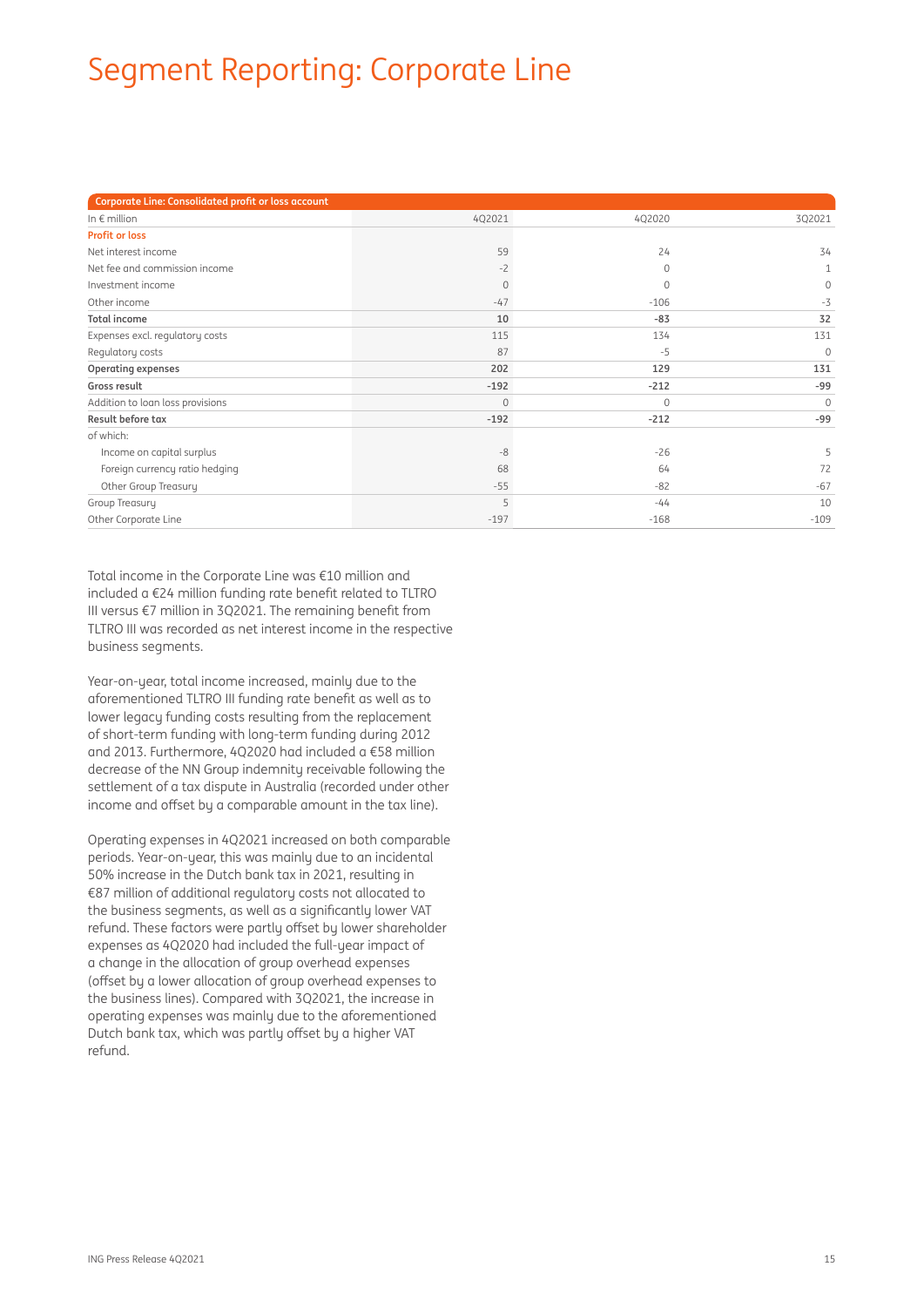| <b>Share information</b>                                   |         |                   |                                    |         |         |
|------------------------------------------------------------|---------|-------------------|------------------------------------|---------|---------|
|                                                            |         |                   | 4Q2021 3Q2021 2Q2021 1Q2021 4Q2020 |         |         |
| Shares (in millions, end of period)                        |         |                   |                                    |         |         |
| Total number of shares                                     | 3,904.1 |                   | 3,904.1 3,904.0 3,904.0            |         | 3.900.7 |
| - Treasury shares                                          | 1283    | 04                | 07                                 | 07      | 06      |
| - Shares outstanding                                       | 3.775.8 |                   | 3.903.6 3.903.3 3.903.4            |         | 3.900.1 |
| Average number of shares                                   | 3.846.7 |                   | 3,903.5 3,903.4                    | 3.900.4 | 3.899.8 |
| <b>Share price (in euros)</b>                              |         |                   |                                    |         |         |
| End of period                                              | 12.24   | 12.57             | 11 14                              | 1043    | 7.64    |
| High                                                       | 1339    | 12.66             | 11.65                              | 10.61   | 8.60    |
| $\log$                                                     | 11.24   | 10.08             | 10.10                              | 7.30    | 5.76    |
| Net result per share (in euros)                            | 0.25    | 0.35              | 0.37                               | 0.26    | 0.19    |
| Shareholders' equity per share<br>(end of period in euros) | 14.28   | 14.20             | 14.40                              | 14.10   | 14.01   |
| Distribution per share (in euros)                          | 0.41    | $\qquad \qquad -$ | 0.48                               |         | 0.12    |
| Price/earnings ratio <sup>1)</sup>                         | 10.0    | 10.8              | 10.9                               | 144     | 12.0    |
| Price/book ratio                                           | 0.86    | 0.88              | 0.77                               | 0.74    | 0.55    |

<sup>1)</sup> Four-quarter rolling average.

| <b>Financial calendar</b> |  |  |
|---------------------------|--|--|
|                           |  |  |

| Publication 2021 ING Group Annual Report                                                   | Thursday, 10 March 2022   |
|--------------------------------------------------------------------------------------------|---------------------------|
| 2022 Annual General Meeting                                                                | Monday, 25 April 2022     |
| Ex-date for final dividend 2021 (Euronext<br>Amsterdam) <sup>1)</sup>                      | Wednesday, 27 April 2022  |
| Record date for final dividend 2021<br>entitlement (Euronext Amsterdam) <sup>1)</sup>      | Thursday, 28 April 2022   |
| Record date for final dividend 2021<br>entitlement (NYSE) <sup>1)</sup>                    | Thursday, 28 April 2022   |
| Publication results 102022                                                                 | Friday, 6 May 2022        |
| Payment date final dividend 2021<br>(Euronext Amsterdam) <sup>1)</sup>                     | Monday, 9 May 2022        |
| Payment date final dividend 2021 (NYSE) <sup>1)</sup>                                      | Monday, 9 May 2022        |
| <b>ING Investor Day</b>                                                                    | Monday, 13 June 2022      |
| Publication results 202022                                                                 | Thursday, 4 August 2022   |
| Ex-date for interim dividend in 2022<br>(Euronext Amsterdam) <sup>1)</sup>                 | Monday, 8 August 2022     |
| Record date for interim dividend in 2022<br>entitlement (Euronext Amsterdam) <sup>1)</sup> | Tuesday, 9 August 2022    |
| Record date for interim dividend in 2022<br>entitlement (NYSE) <sup>1)</sup>               | Monday, 15 August 2022    |
| Payment date interim dividend in 2022<br>(Euronext Amsterdam) <sup>1)</sup>                | Monday, 15 August 2022    |
| Payment date interim dividend in 2022<br>$(N\overline{Y}SE)^{1}$                           | Monday, 22 August 2022    |
| Publication results 302022                                                                 | Thursday, 3 November 2022 |
|                                                                                            |                           |

<sup>1)</sup> Only if any dividend is paid. All dates are provisional

## **ING** profile

ING is a global financial institution with a strong European base, offering banking services through its operating company ING Bank. The purpose of ING Bank is empowering people to stay a step ahead in life and in business. ING Bank's more than 57,000 employees offer retail and wholesale banking services to customers in over 40 countries.

ING Group shares are listed on the exchanges of Amsterdam (INGA NA, INGA.AS), Brussels and on the New York Stock Exchange (ADRs: ING US, ING.N).

Sustainability forms an integral part of ING's strategy, evidenced by ING's leading position in sector benchmarks. ING's ESG rating by MSCI was affirmed 'AA' in December 2021. ING Group shares are included in major sustainability and Environmental, Social and Governance (ESG) index products of leading providers STOXX, Morningstar and FTSE Russell. In January 2021, ING received an ESG evaluation score of 83 ('strong') from S&P Global Ratings.

## **Further information**

All publications related to ING's 4Q2021 results can be found at www.ing.com/4q2021, including a video with CEO Steven van Rijswijk. The 'ING on Air' video is also available on YouTube.

Additional financial information is available at www.ing.com/ir:

- ING Group Historical Trend Data
- ING Group Quarterly Results presentation (also available via SlideShare)
- ING Group Credit Update presentation

For further information on ING, please visit www.ing.com. Frequent news updates can be found in the Newsroom or via the @ING\_news Twitter feed. Photos, videos of ING operations, buildings and its executives are available for download at Flickr. ING presentations are available at SlideShare.